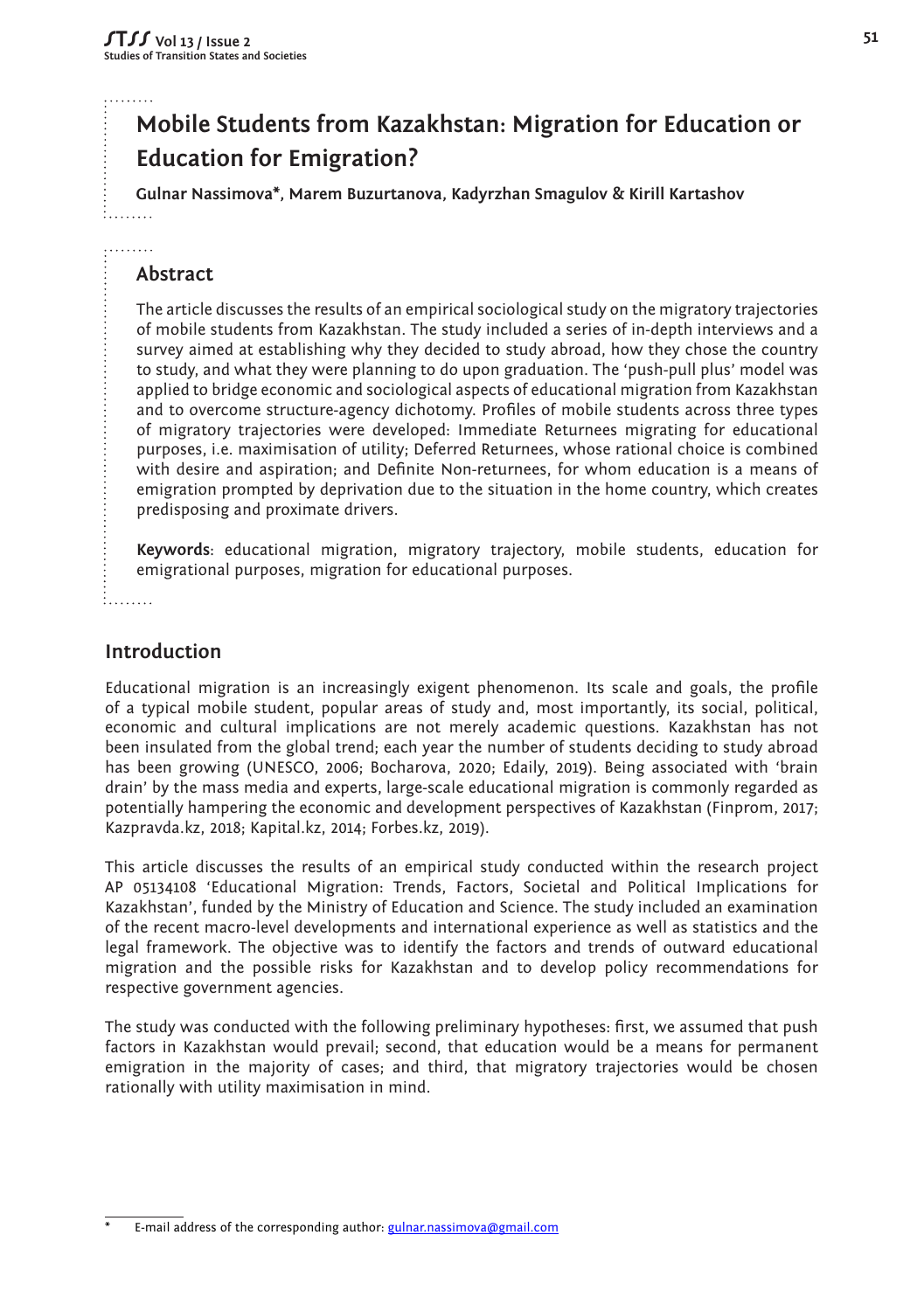## **Literature review**

Since Ravenstein's (1885) rules and principles and Lee's (1966) factors and intervening obstacles, migration has been studied excessively (Brettell & Hollifield, 2014). The neo-classical and dual labour schools dealt with macro-level structural factors (Doeringer & Piore, 1971; Pula, 2017; Arango, 2017), and the New Economics of Labour Migration (NELM) added micro and meso factors (de Haas, 2010; Hagen-Zanker, 2008). Sociology went from the conceptualisation of assimilation (Duncan, 1929; Park, 1950) to its critique (Glazer & Moynihan, 1970), and to the introduction of integration, incorporation and multiculturalism (Jensen, 2001) before adopting transnational network and commutative theories (Garip, 2008). The recent push-pull plus model (Van Hear et al., 2018) strove to overcome the structure-agency opposition, while meso and micro factors were supplemented by drivers (Carling & Collins, 2018). Emotions, desires, cultures, power relations and societal roles were introduced into analysis, as well as new types of migrants, namely refugees, women, and the young. The relative deprivation, feminist and transnationalist approaches were added (Stark & Taylor, 1991a; 1991b; Harzig, 2002; Dunn, 2005), and migration was now regarded as a non-linear, temporary or circular movement of individuals with motivations far beyond mere economics, such as lifestyle and selfactualisation (Cohen et al., 2015; Saar, 2016), even 'mobility fetishism' (Bauder et al., 2017).

As for educational migration, mobile students were categorised as mobile people, highly-skilled, professional personnel, temporary migrants, circular migrants, migrants in a knowledge economy, or pseudo-migrants (Dustmann & Glitz, 2011). 'Brain drain', the more neutral 'brain circulation' and the more positive 'brain gain' (Maurseth, 2019; Stolz, & Baten, 2012; Gibson & McKenzie, 2011; Teferra, 2005; Saxenian, 2002) were instrumental at the marco level. Meso-level studies introduced the concepts of international education, transnational education and internationalisation of education (Brooks & Waters, 2011; Knight, 2016; De Wit, 2020), as well as academic mobility in higher education, student mobility and the internationally mobile student (Richters & Teichler, 2006; Verbik & Lasanowski, 2007; Beine et al., 2014). While the push-pull model remained (Mazzarol & Soutar, 2002), studies of student cross-border mobility underwent a sociological turn and were increasingly interested in identities, desires, intentions and motivations (Bradle et al., 2008).

In Kazakhstan, educational migration, particularly that to China, attracted some scholarly attention. Quite frequently, the phenomenon was studied on the macro level (Serikkaliyeva et al., 2019), with the emphasis on the political factors (Shibutov, 2020; Shibutov, 2017) or through the lens of Kazakhstan's competitiveness in a globalised 'knowledge economy' (Bokaev & Zholdybalina, 2019; Bokaev et al., 2019) or securitised (Koshanova et al., 2016; Sadovskaya, 2014). There were also micro-level studies of educational migration as a part of the life strategies of the youth of Central Asia (Umbetalieva, et al., 2016), some enabling to identify the trends throughout the region (UN IOM, 2019). The Russian authors tend to focus on institutional factors on macro and meso levels (Sadyrin & Nam, 2019; Michurina & Fokina, 2019; Melikyan, 2017), as do some authors from Kazakhstan (Poletayev, 2010). The abovementioned literature examined the issues within the inter-state strategic cooperation of Kazakhstan with China and Russia through the lens of student migration and discussed the rationale behind individual decisions. Our study, however, is an attempt to bridge the sociological and economic fields.

When applied to student mobility from Kazakhstan, a number of frameworks enhanced the analysis, for example, a neoclassical view of a qualification received in a host country as a step towards permanent emigration, given the deficit of quality jobs in a home country. On the micro level, those factors would push to make a 'rational choice' to 'maximize utility' (Beech, 2019) of a household as the NELM stated. Transnational network and social capital theories explained how the relations with the relatives and fellow countrymen influenced trajectories during education and after graduation (Arango, 2000; Goulbourne et al., 2010), while the institutionalist approach (Massey et al., 1993) was applicable to such factors as activities of private associations, universities and governmentaffiliated institutions. The theory of relative deprivation (Stark & Taylor, 1991a; 1991b) helped to identify a combined influence macro, meso and micro factors beyond economics. All these informed considerably the interview guides and questionnaire for our sociological study, while the push-pull plus model (Van Hear, et al. 2018) was instrumental while discussing its results.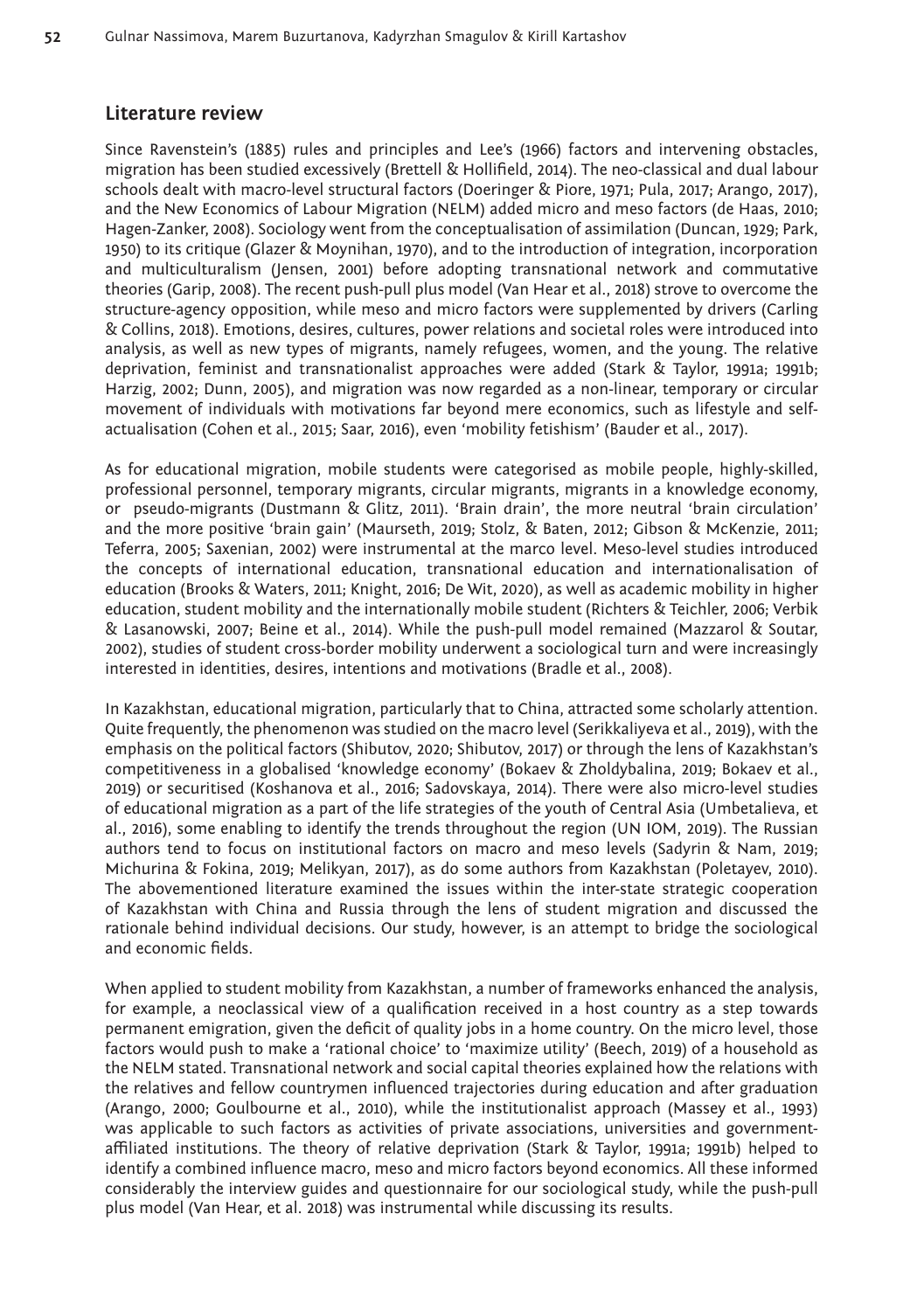## **Methods**

The migratory trajectories of the study population, namely mobile students from Kazakhstan, were investigated from the three angles: why and how students decided to go abroad to study; why and how they chose the country where to study; and what they intended to do after graduation. In order to achieve the goal, we chose a combined application of quantitative and qualitative methods. The quantitative data helped to identify general in-group trends, whereas the qualitative data were indispensable to analyse individual variations. The study - registered IRB-A 085 - was authorised by the Al-Farabi Kazakh National University Ethics Committee.

In-depth interviews and mini focus groups with 70 students – 25 of whom were in Russia, 15 in China, 13 in Europe, 10 in the USA and the rest in other countries – were conducted from December 2018 to December 2019. The choice of the snowball sampling method was not arbitrary. We wanted the interviewees to be better barred from external influences, given the sensitive nature of the subject matter, i.e. going to study abroad for the purpose of permanent emigration. Thus, a conciliatory character of communication was of crucial importance. Those in-depth interviews proved productive, and the data we were able to collect met our expectations. In the end, we reached more reliable results.

The interview guide was synchronised with the survey questionnaire, and both were to identify the main reasons and factors influencing educational migration from Kazakhstan from the individual perspective. We used the computer-assisted web interviewing technique (CAWI). The total number of respondents who had studied at universities in Russia, China, Europe, the United States and other countries was 212. The Likert Scaled questionnaire covered the following: rationale behind the decision to study abroad; considerations when choosing a country where to study (relatives and other ties, interest in the country, availability of information, etc.); criteria for choosing a university and an area of study; respondents' expectations; attitude towards particular features of education in the country of choice; respondents' projects for life; intentions of permanent emigration, if any; and the respondents' socio-demographic profiles. The data were processed via the SPSS 21.0 programme.

Snowball sampling, otherwise known as chain-referral sampling, was chosen as a recruitment method because of two considerations: first, we regarded mobile students from Kazakhstan the *rare population*; second, information on possible intentions to emigrate permanently was regarded as *hidden* due to its sensitive nature. Thus, finding the first subjects (key insiders) who would provide further referrals in each country was crucially important. As the method did not guarantee compliance with the sampling quotas applicable to the general population, it was subjected to the weighing procedure. Tables 1 and 2 show the distribution of respondents by host countries and target groups with weighted coefficients. The survey was conducted via e-mail, social media and instant messengers from April 2020 to June 2020.

|                | <b>Students from</b><br>Kazakhstan in each<br>country (%) according<br>to the survey | <b>Students from</b><br>Kazakhstan in each<br>country (%) according to<br>the official statistics | Weighted<br>coefficients |
|----------------|--------------------------------------------------------------------------------------|---------------------------------------------------------------------------------------------------|--------------------------|
| Russia         | 37,7%                                                                                | 70%                                                                                               | 2,04                     |
| China          | 24,1%                                                                                | 13,2%                                                                                             | 0,61                     |
| Western Europe | 19,3%                                                                                | 3%                                                                                                | 0,18                     |
| Eastern Europe | 5.2%                                                                                 | 3,2%                                                                                              | 0,63                     |
| <b>USA</b>     | 12,7%                                                                                | 1,6%                                                                                              | 0,14                     |
| Other          | 0,9%                                                                                 | 9%                                                                                                | n/a                      |

**Table 1:** Surveyed population per country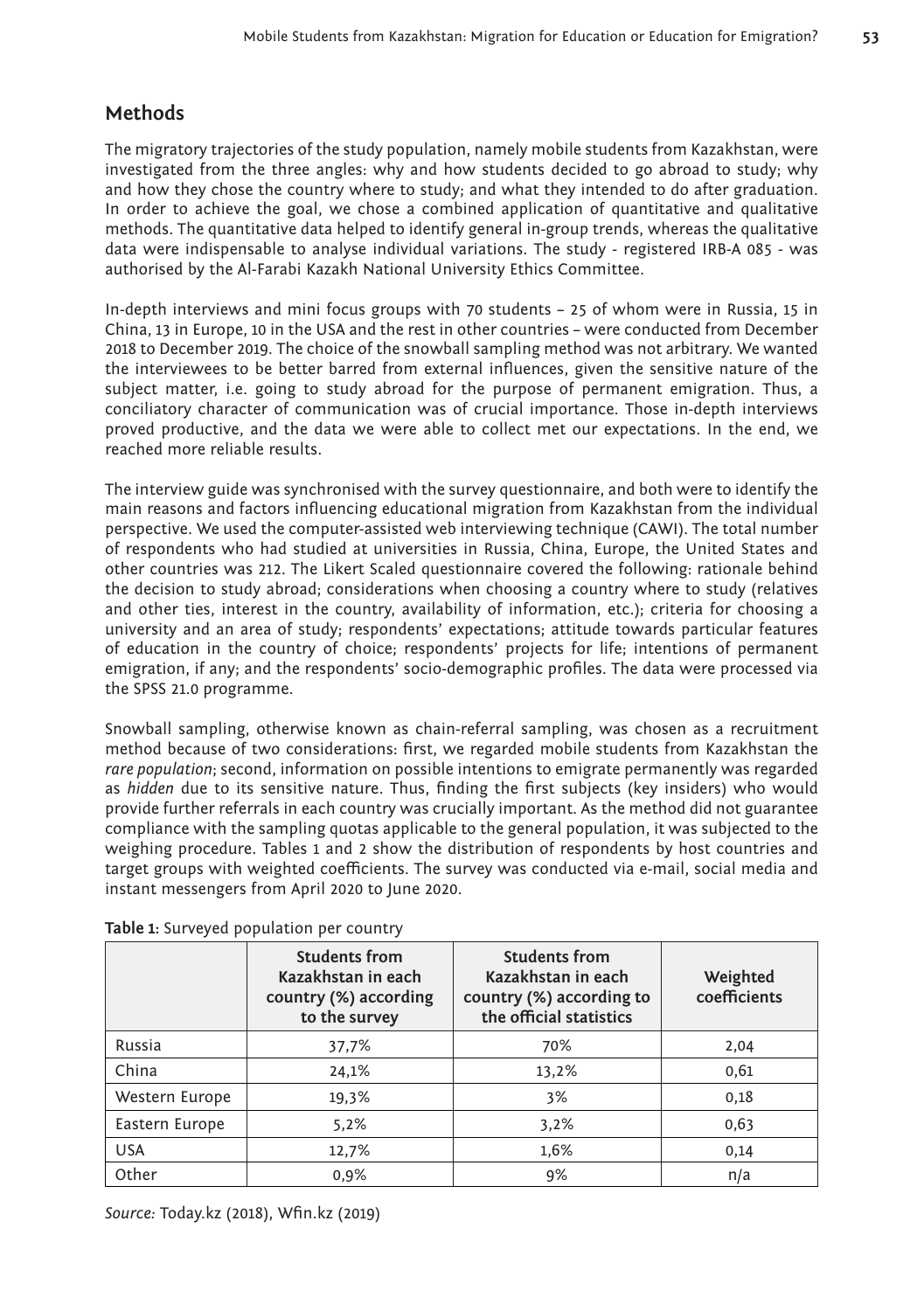|                       | Percentage (%)                                    |       |
|-----------------------|---------------------------------------------------|-------|
| Area of study         | Social Sciences and Humanities                    | 57,9% |
|                       | Sciences and Engineering                          | 42,1% |
|                       | Undergraduate: Bachelor's, Specialist Diploma     | 61%   |
| Degree to be obtained | Postgraduate: Master's, Candidate of Science, PhD | 39%   |
| Gender                | Male                                              | 51,7% |
|                       | Female                                            | 48,3% |
|                       | Kazakh                                            | 56%   |
| Ethnicity             | Russian                                           | 32,3% |
|                       | Other                                             | 11,7% |

**Table 2:** Respondent distribution by target group

## **Results and discussion**

Primarily, on the choice of snowball sampling despite the reservations in terms of its meeting random-sampling criteria in the statistical sense, it may prove useful, as it was numerously pointed out, (Audemard, 2020, Parker, Scott & Geddes, 2019; Woodley & Lockard, 2016; Noy, 2008; Ghaljaie, Naderifar & Goli, 2017) when reaching a rare population is given priority over generalisation. Although mobile students from Kazakhstan may not appear 'rare', we were well aware that we were after the information that could be regarded as 'hidden' due to its sensitive nature. For example, the expected answers would touch on critical attitudes towards the political situation in the home country and divulge possible intentions to emigrate permanently. We also addressed the issue by applying the weighing procedure, as discussed in the Methods section above.

#### *Educational migration from Kazakhstan; push-pull plus model*

The push-pull plus model (Van Hear, et al., 2018) is used for sociological-economic interconnection and to overcome structure-agency dichotomy. The utility maximisation component is combined with aspiration and desire (Caring & Collins, 2018) and relative deprivation (Stark & Taylor, 1991a; 1991b) as migration drivers.

Thus, when applying the push-pull plus model to analysing the findings of the survey and the in-depth interviews, we concluded that the migratory trajectories of mobile students from Kazakhstan were influenced by the following drivers:

- predisposing structural drivers within a broader macro-political economy creating brain drain from the periphery to the centre as a permanent characteristic of the world-system (Wallerstein, 2004); brain circulation amidst and because of globalisation from a more functionalist neo-classical perspective; a political environment of nation-building and the likelihood of conflict;
- proximate drivers more directly influencing migration are corruption, the underdevelopment of democratic institutions, the inability of Kazakhstan's economy to create jobs for professionals with certain qualifications, low salaries, the poor reputation of Kazakhstan's higher education, the language of instruction, the prestige of foreign degrees;
- precipitating drivers include the drastic increase in demand for fluency in the Kazakh language and its transition to the Latin script, the opportunity to obtain foreign citizenship while studying or upon graduation, family/parental pressure, grants and scholarship opportunities;
- mediating drivers from the institutionalist perspective are recruitment and other activates of universities, private and government agencies. It is also a certain culture of migration prevalent among 1) ethnic Kazakhs from bigger cities dissatisfied with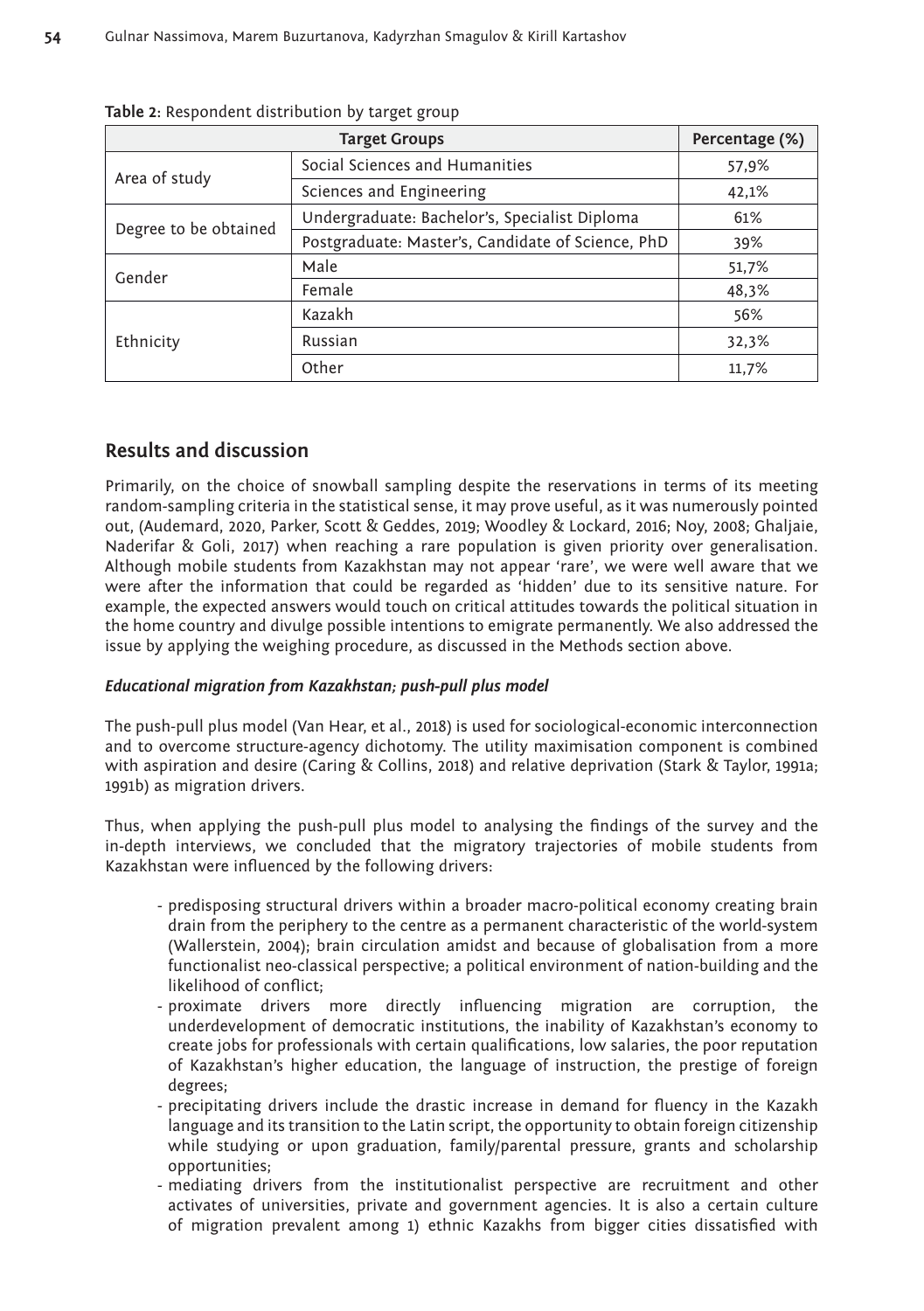structural conditions of political and economic nature in Kazakhstan and aspiring to study in the West not only due to better opportunities of self-realisation but because of good governance and liberties or 2) ethnic Russians aspiring to return to the 'historic homeland', pining for a sense of belonging. As discussed further, all the drivers mentioned above may operate on macro, meso and micro levels in the home and host countries.

Figure 1 shows variations in the rationale for studying abroad: proximate and precipitating push drivers of structural nature at macro and meso levels were 'poor quality' of and 'high fees' for education in Kazakhstan, while 'parental influence' was a precipitating micro-level driver. A proximate pull factor at the macro level was 'quality of education in the host country' accompanied by a precipitating 'more scholarship opportunities' at the meso level together with an 'aspiration' that education abroad would be an 'international career booster' and a 'desire' to 'to test one's abilities and knowledge'. Thus, there was only one strong macro-level pull factor of 'quality of education in the host country' (21%), while almost 30% of responses were various meso and micro drivers of precipitating character or 'desires' and 'aspirations'. The pressures of proximate nature were stronger in the home country when the decision to study abroad was being made.



#### What was the principal reason for you to go to study abroad?

**Figure 1:** Rationale behind the decision to study abroad *Source:* own calculations, based on AP 05134108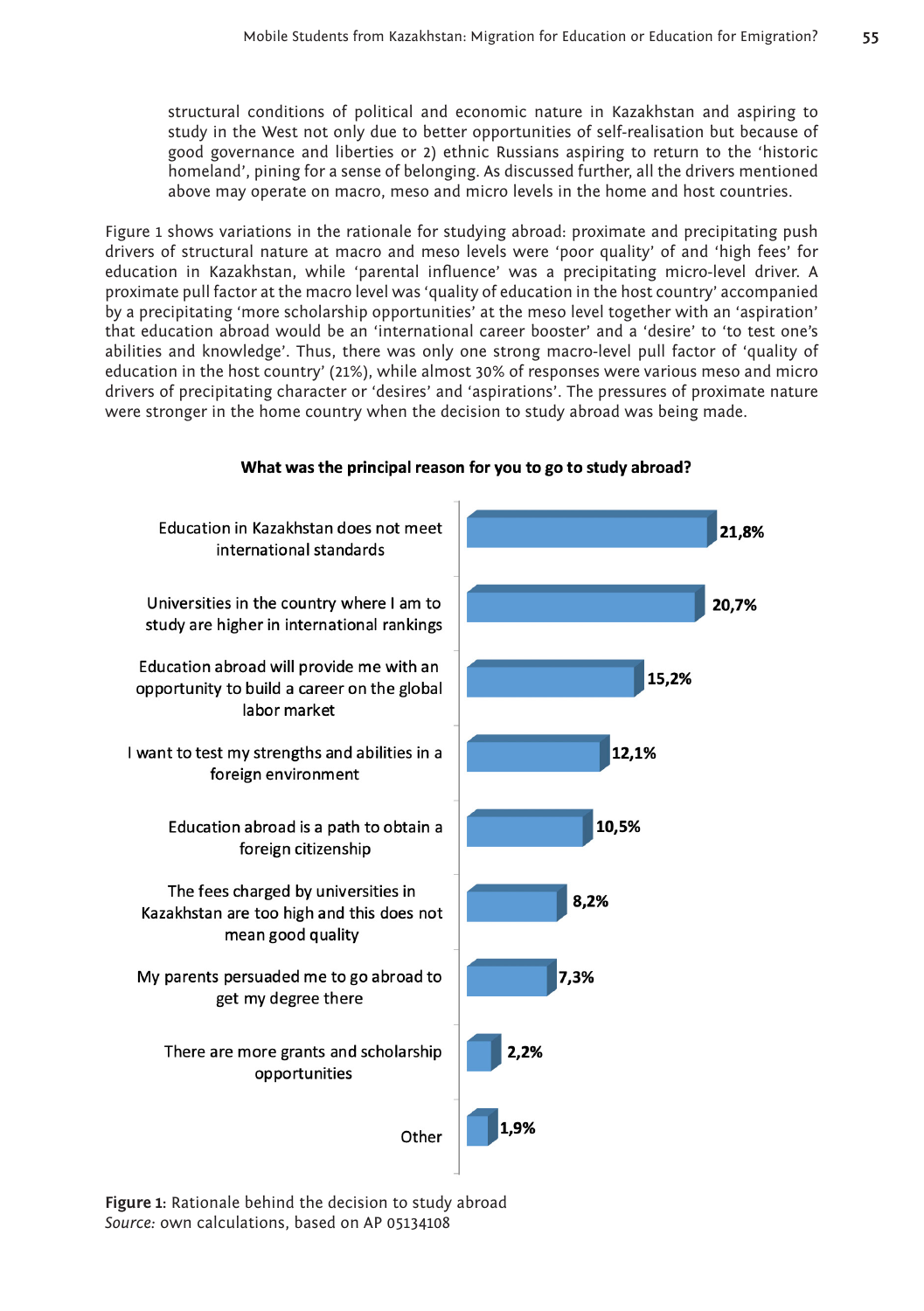#### *Factors in the host country*

The survey showed why a particular country had been chosen. The nine reasons were rated within a five-point scale from 'not important at all' to 'very important'. Table 3 shows 'security' (4,04) followed by 'civil rights and liberties', 'development of digital technologies' and 'lower costs of living' with the scale of 3,78, 3,75 and 3,74, respectively, and 'familiar culture and language' (3,58) as important, while 'absence of corruption' and 'personal connection' as less important (3,17 and 2,5). However, Table 4 shows the results of the Kruskal-Wallis h-test, where only 'respect for civil rights and liberties', 'absence of corruption', 'lower cost of living', 'familiar culture and linguistic environment', and 'development of digital technologies' had a p value of no more than 0.05.

|                                                           | <b>Mean Deviation</b> | <b>Standard Deviation</b> |
|-----------------------------------------------------------|-----------------------|---------------------------|
| Secure environment and personal security                  | 4,04                  | 1,19                      |
| Respect for civil rights and liberties                    | 3.78                  | 1,3                       |
| Development of digital technologies                       | 3,75                  | 1,2                       |
| Lower cost of living                                      | 3,74                  | 1,22                      |
| Familiar culture and language                             | 3,58                  | 1,41                      |
| Good environment                                          | 3,17                  | 1,32                      |
| Absence of corruption in the host country                 | 3,17                  | 1,56                      |
| I could combine my studies with work                      | 2,86                  | 1,35                      |
| Personal connections acquaintances,<br>friends, relatives | 2,5                   | 1,43                      |

|  | Table 3: Reasons for choosing a country to study; mean and standard deviation values |  |
|--|--------------------------------------------------------------------------------------|--|
|--|--------------------------------------------------------------------------------------|--|

*Source*: own calculations, based on AP 05134108

|  |  |  |  | Table 4: Hierarchy of reasons for choosing a country to study after Kruskal-Wallis h-test |
|--|--|--|--|-------------------------------------------------------------------------------------------|
|--|--|--|--|-------------------------------------------------------------------------------------------|

| Pull Factors in the Host Country                           | P value  | Error probability with<br>differences in mean values in<br>groups |
|------------------------------------------------------------|----------|-------------------------------------------------------------------|
| Respect for civil rights and liberties                     | 0,004    | 0,4%                                                              |
| Absence of corruption in the host country                  | 0,003    | 0.3%                                                              |
| Secure environment and personal security                   | 0,099    | 9,9%                                                              |
| Familiar culture and linguistic environment                | $\Omega$ | $0\%$                                                             |
| Lower cost of living                                       | 0,049    | 4,9%                                                              |
| Development of digital technologies                        | $\Omega$ | $0\%$                                                             |
| Opportunity to combine studies and work                    | 0,061    | 6,1%                                                              |
| Personal connections; acquaintances,<br>friends, relatives | 0,129    | 12,9%                                                             |
| Environmental considerations; clean air,<br>water, etc.    | 0,131    | 13,1%                                                             |

*Source*: own calculations, based on AP 05134108

Table 5 shows that 'civil rights and liberties' was the most important driver of the proximate nature pulling students to Western Europe (4,34) and the USA (4,3), while in China and Russia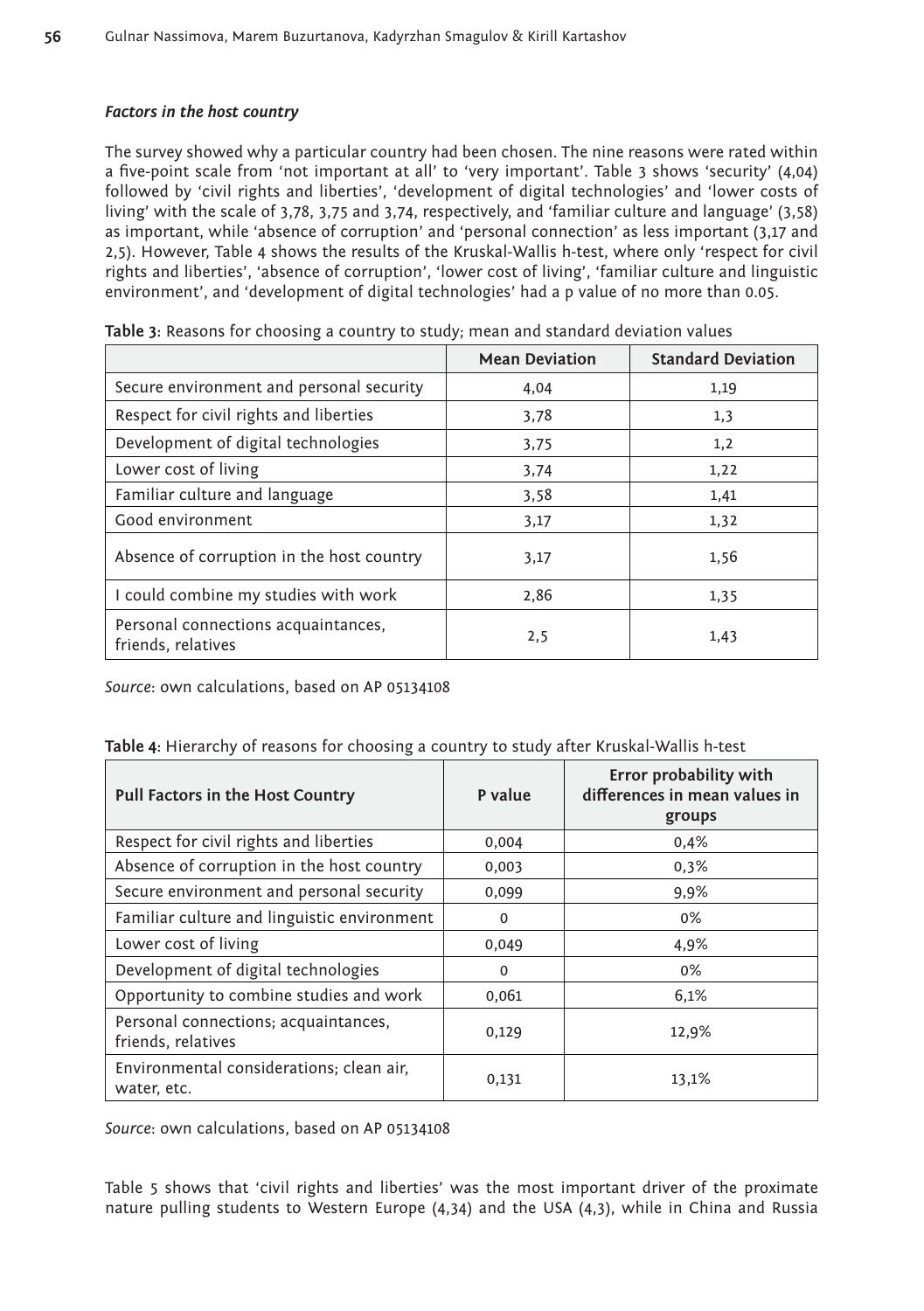it was less important, being scaled at 3,59 and 3,75 respectively. Also, students at American and Western European universities were distinguishably more influenced by a proximate 'absence of corruption' (3,93), whereas it was the least important for those in Russia (2,99). Consideration of 'corruption' in a particular host country directly correlated with its respective Corruption Perception Index (Transparency International, 2019). In other words, those who valued absence of corruption were more likely to choose to study in countries with higher CPIs (see Figure 2 and Table 6).

| <b>Pull factors</b>                            | Importance of pull factors in each host country |       |                       |            |  |
|------------------------------------------------|-------------------------------------------------|-------|-----------------------|------------|--|
|                                                | Russia                                          | China | <b>Western Europe</b> | <b>USA</b> |  |
| Respect for civil rights and liberties         | 3.75                                            | 3,59  | 4,34                  | 4,3        |  |
| Absence of corruption                          | 2,99                                            | 3.63  | 3,93                  | 3,93       |  |
| Lower cost of living                           | 3,67                                            | 4,16  | 3,41                  | 3,26       |  |
| Familiar culture and linguistic<br>environment | 3.85                                            | 2,61  | 2,68                  | 2,67       |  |
| Development of digital technologies            | 3.63                                            | 4.31  | 3.85                  | 4,33       |  |

**Table 5:** Relative importance of pull factors for each host country/region

*Source*: own calculations, based on AP 05134108



**Figure 2.** Correlation of 'absence of corruption' pull factor with CPI of the host country *Source:* Transparency International. *Corruption Perception Index 2019*: [https://www.transparency.](https://www.transparency.org/files/content/pages/2019_CPI_Report_EN.pdf) [org/files/content/pages/2019\\_CPI\\_Report\\_EN.pdf](https://www.transparency.org/files/content/pages/2019_CPI_Report_EN.pdf)

Similarly, a correlation is evident when 'civil rights and liberties' as a proximate driver is considered together with the ranking of the host countries in the Freedom in the World report (Freedom House, 2020) (see Figure 3); for those studying in the USA and Western Europe this was important, no so much for those in Russia and China.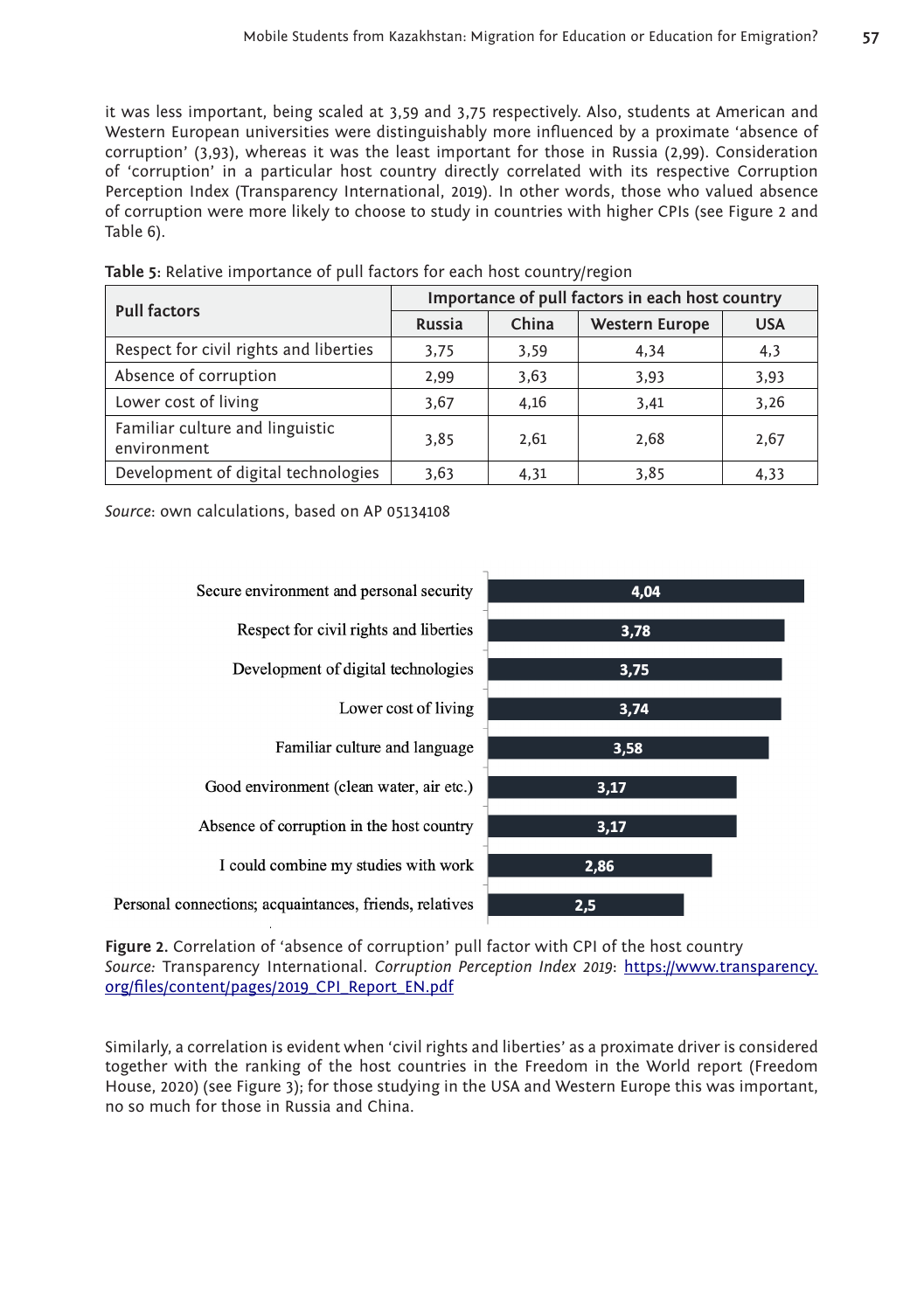|                | <b>Corruption Perception Index</b> | Importance of the 'absence of<br>corruption in the host country'<br>factor |
|----------------|------------------------------------|----------------------------------------------------------------------------|
| Russia         | 28                                 | 2,99                                                                       |
| China          | 41                                 | 3,63                                                                       |
| Western Europe | 78                                 | 3,93                                                                       |
| USA            | 69                                 | 3.93                                                                       |

**Table 6:** Correlation of 'absence of corruption' as pull factor with the country's CPI

*Source:* own calculations, based on AP 05134108



**Figure 3:** Correlation of 'civil liberties' pull factor with ranking of the host country in the Freedom of the World report

*Source:* Freedom House. Freedom in the World:<https://freedomhouse.org/report/freedom-world>

Furthermore, the analysis confirmed that familiarity of culture and linguistic environment was of greater importance for those studying in Russia (3,85). As for China, with its distinctive culture it was less important (2,61). 'Development of digital technologies' was a considerable pull factor in the USA (4,33) and in China (4,31). Also, students in China, in contrast to the others, demonstrated greater pragmatism in relation to 'living costs' (4.16) while for those in the USA that was the least important factor (3.26).

#### *Migratory trajectories of mobile students from Kazakhstan upon graduation*

The next task was to learn about respondents' plans upon graduation. We were most interested to know how many were not planning to return to Kazakhstan and why. Thus, we established that 40,2% of respondents were not planning to return to Kazakhstan, while 33,5% were planning to return after a temporary stay. Those who were returning to Kazakhstan immediately comprised 12,7%. Evidently, the actual numbers might change considerably if 13,6% of '*don't know*s*'* would have been taken into account.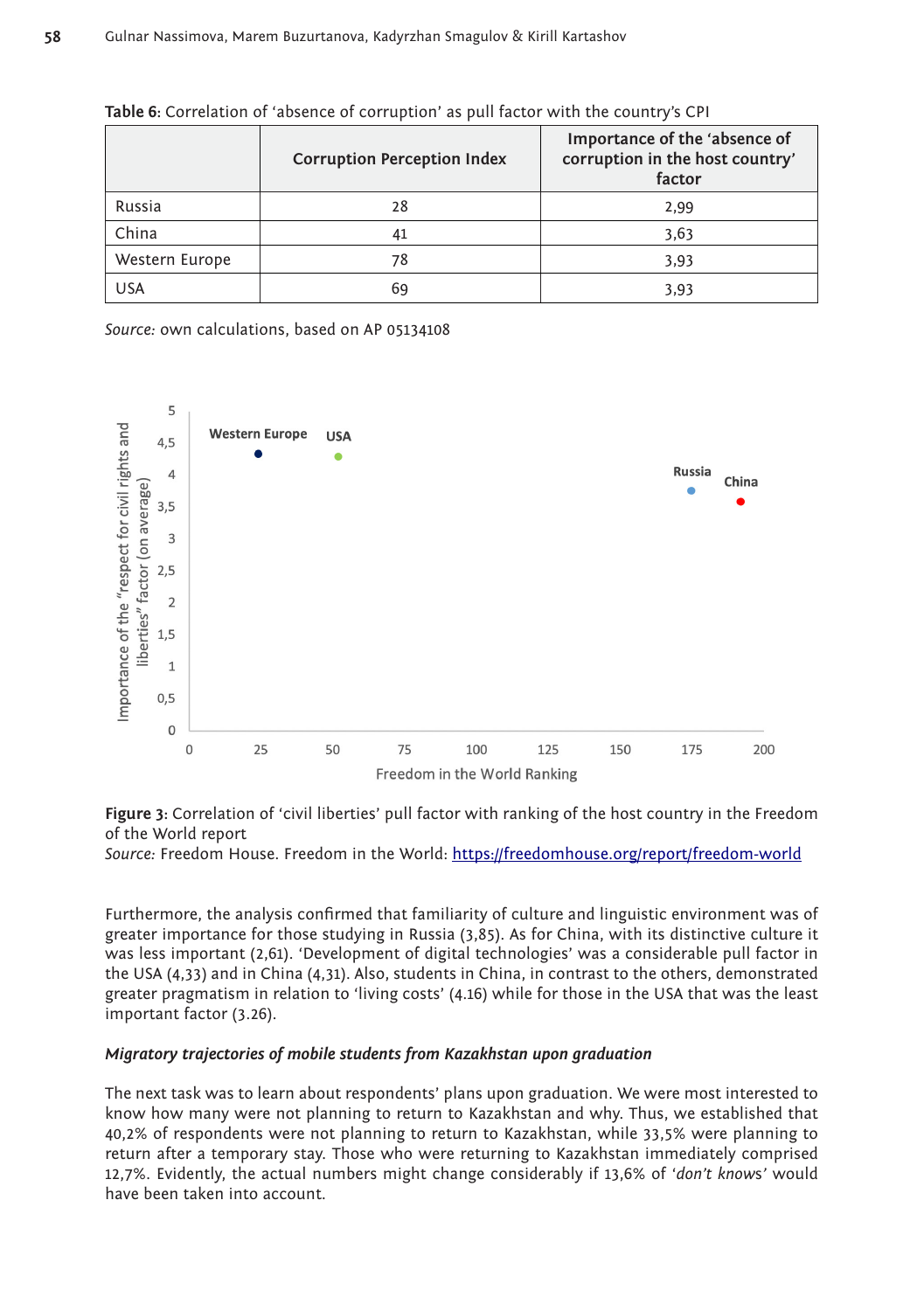Once the migratory trajectories of mobile students from Kazakhstan were identified, we set out to better understand their reasons and the factors influencing them. Table 7 shows the relationship between various rationales behind the initial 'go study abroad' strategy and the migratory trajectory after graduation.

|                                                                       |                                                                                                                 | Articulated migratory strategies         |                                                   |                                                    |                 |
|-----------------------------------------------------------------------|-----------------------------------------------------------------------------------------------------------------|------------------------------------------|---------------------------------------------------|----------------------------------------------------|-----------------|
|                                                                       |                                                                                                                 | 1 am<br>returning<br>home<br>immediately | I am<br>planning<br>to return<br>after a<br>while | I am not<br>returning<br>to the<br>home<br>country | I don't<br>know |
| What was<br>the principal<br>reason for<br>you to go<br>study abroad? | I wanted to test<br>my strengths and<br>abilities in a foreign<br>environment                                   | 22,2%                                    | 10,8%                                             | 8,5%                                               | 12,9%           |
|                                                                       | My parents persuaded<br>me to go abroad to get<br>my degree there                                               | 16,7%                                    | 8,1%                                              | 5,6%                                               | 9,7%            |
|                                                                       | Universities in the<br>country where I will<br>study are highly ranked<br>internationally                       | 22,2%                                    | 23,0%                                             | 14,1%                                              | 29,0%           |
|                                                                       | Education abroad will<br>provide me with the<br>opportunity to build<br>a career on the global<br>labour market | 19,4%                                    | 23,0%                                             | 23,9%                                              | 22,6%           |
|                                                                       | Education abroad is<br>a path to obtaining<br>foreign citizenship                                               | $0,0\%$                                  | $0,0\%$                                           | 18,3%                                              | 3,2%            |
|                                                                       | The fees charged<br>by universities in<br>Kazakhstan are too<br>high and this does not<br>mean good quality     | 8,3%                                     | 8,1%                                              | 4,2%                                               | 19,4%           |
|                                                                       | Education in<br>Kazakhstan does not<br>meet international<br>standards                                          | 5,6%                                     | 25,7%                                             | 22,5%                                              | 3,2%            |
|                                                                       | There are more grants<br>and scholarship<br>opportunities                                                       | 2,8%                                     | 1,4%                                              | 1,4%                                               | $0,0\%$         |
|                                                                       | Other                                                                                                           | 2,8%                                     | 0,0%                                              | 1,4%                                               | 0,0%            |
|                                                                       | Total                                                                                                           | 100,0%                                   | 100,0%                                            | 100,0%                                             | 100,0%          |

*Source*: own calculations, based onAP 05134108

As we were able to distinguish three migratory trajectories, we were to build a profile for each of them and this is when the data collected during the in-depth interviews added considerably to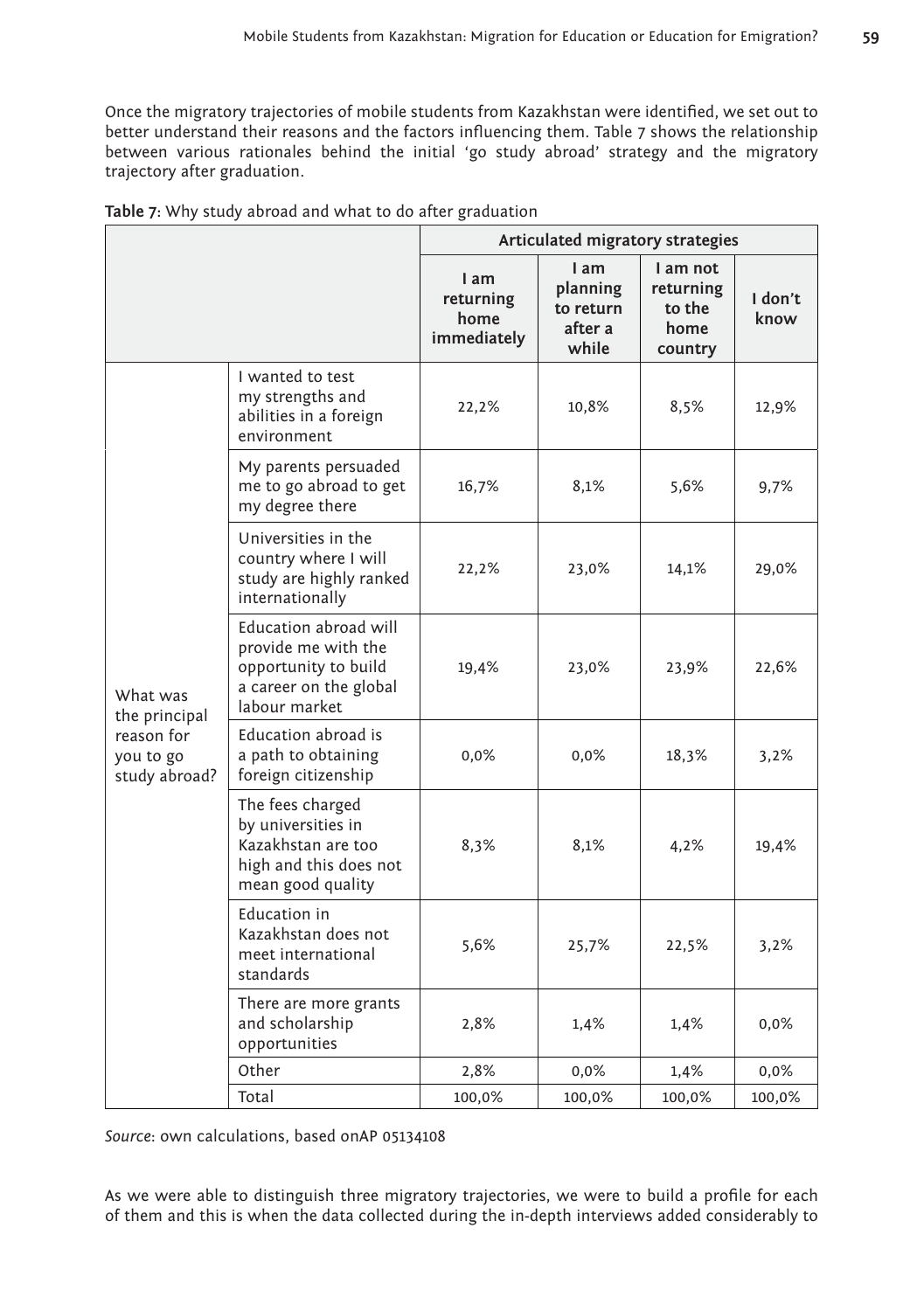those of the survey. Thus, we identified the three profiles or trajectory types as follows.

#### **Trajectory one: immediate returnees**

The first migratory trajectory of mobile students from Kazakhstan (12,7%) was to return to their home country or 'migration for educational purposes'. The influence of micro-level pull factors was evident, reaffirming the relevance of the aspiration-desire model (Carling & Collins, 2018). These individuals – in a majority of cases, master's and PhD students of humanities and social sciences – saw education abroad as an opportunity to test their knowledge and skills in a new, more challenging environment (22,2%). A considerably smaller number of 'Immediate Returnees' were preoccupied with such proximate drivers as 'high university fees' (8,3%) and 'lower standards of education' (5,6%) in Kazakhstan, yet there were macro-level push factors in some host countries. Thus, the majority of students from Kazakhstan in China were planning to return; 25% of them indicated that the chosen university had fallen short of their expectations.

As was found during the in-depth interviews, the government policy was a strong mediating driver creating additional pull factors. A number of 'Immediate Returnees' had been granted a scholarship under Kazakhstan's government sponsored Bolashak Programme; out of 70 interviewees, 25 were Bolashak grant recipients, four were in Russia and the rest in Western European or American universities. The Bolashak scholarship, established in 1993 by President Nazarbayev, aims to provide talented youth with opportunities to receive an education in the world's best universities. It was awarded to 13,244 people with the main destinations being in the UK and Ireland (48,8%); the USA and Canada (37,1%); Europe  $(4,7%)$  Asia and Oceania  $(4,8%)$  and Russia  $(4,6%)$ . 99,1% of the Bolashak graduates were employed in Kazakhstan's quasi-public sector (47,2%), private sector (32%), government agencies (12%), foreign companies (6,9%), public associations (0,9%), diplomatic missions and international organisations (0,1%). The 'Bolashakers' earned more and often occupied top positions: 503 (4.3%) out of 11,727 grant recipients (Bolashak, 2020).

The Bolashak graduates are under contractual obligation to return to Kazakhstan and stay from two to five years.

*I would rather stay in America for at least five years, as I would like to work here and gain some experience. During my studies, I worked for a company for almost a year. After graduation, I was offered a permanent job. But under the Bolashak contract I must return. If I had paid my own money, I would have stayed here, looked for opportunities to live in Washington, New*  York, in other larger cities where people with foreign experience are in demand, - master's student in the USA.

Those who planned to return were confident that their education met the highest international standards (22,2%) and would boost their global career (19,4%). Thus, their migratory strategy appears to fall into the rational choice and utility maximization paradigm (De Haas, 2010; De Jong & Gardner, 2013) but supplemented by aspirations and desires (Carling & Collins, 2018).

However, interviews revealed the micro-level factors of a different precipitating nature. Notably, it was parental guidance about where to go study and whether to return at all (16,7%). Parental financial support for children abroad was a factor of influence: "My parents are paying for my education, so I feel that I am much obliged," said a student in China. Here a rational choice within the household appeared to be made by parents and implemented by children as NELM suggested (De Haas, 2010; Hagen-Zanker, 2008).

Additionally, there were reasons that went beyond mere utility maximization or self-actualization, as the in-depth interviews showed. The majority of those planning to return were ethnic Kazakhs. The interviewees pointed at patriotism and a sense of civic responsibility. "Why would you even ask such a question?" replied an interviewed female master's student in China, "I am coming back to Kazakhstan. It is my motherland. I've got my degree and now I must do well for my country. That's the whole point." Family ties and commitments as well as attachment to the culture and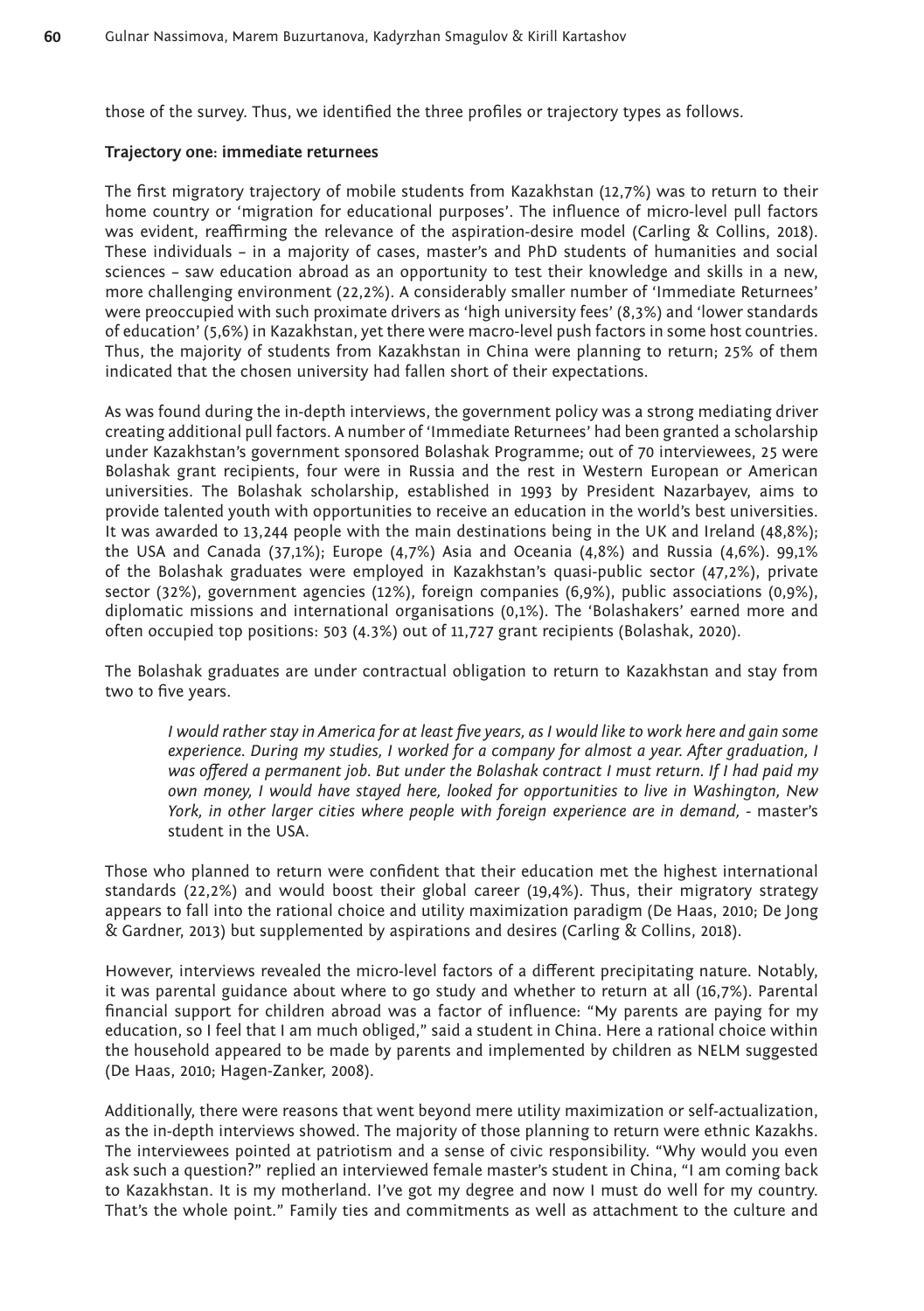traditional lifestyle were common reasons for returning after graduation. A female bachelor's student in China said, "I am not keen to go back. If I do return it is only because of my parents. They invested in me a lot and I am the eldest of my siblings, I must help them now.", while a master's student in the USA explained, "I am definitely not staying here. I am coming home. We, the Kazakhs, have very strict norms and customs. One must rerun home and this is the right thing to do because these are my parents who raised me, cared for me, gave me this chance."

#### **Trajectory two: deferred returnees**

The next group (33,5%) was those who despite articulating their intention to return were planning to delay returning. Their migratory strategy was 'educational migration for self-actualization'. Here the relevance of aspiration-desire (Carling & Collins, 2018) was the most evident. The structural macro-level drivers of proximate nature were 'education in Kazakhstan not meeting international standards' (25,7%) and 'the higher ratings of host country's education' (23%). They also had aspirations for international careers abroad (23%). They saw themselves as highlyskilled professionals employable anywhere within a globalised knowledge economy (Faist, 2000). Individualisation of migration as well as lifestyle and self-actualisation as motivation for crossborder mobility are those conceptual frameworks that appear to be the most appropriate to describe and explain these kinds of migratory trajectories (Cohen et al., 2015; Saar, 2016) together with the Carling and Collins (2018) aspiration-desire model. Notably, the number of 'Deferred Returnees' did not differ much from country to country or between undergraduate, graduate and doctoral students. As for ethnicity and area of studies, the biggest share were students of humanities and social sciences (38,1%) and those of ethnic Kazakh origin (47,3%). The in-depth interviews did not bring any additional factors of such a migratory trajectory and reaffirmed the survey findings.

#### **Trajectory three: definite non-returnees**

42,2% of respondents were not planning to come back to Kazakhstan. Their migratory strategy was 'education for the purposes of emigration'. They shared with the others the desire to build a career on the international labour market and saw a foreign degree as a means to achieve that (23,9%). They were clearly dissatisfied with the quality of education in Kazakhstan (22,5%) as is shown in Table 7.

Notably, 18,3% of those not returning to Kazakhstan were aiming at permanent emigration and/or a foreign citizenship (see Table 7). The interviews showed that these were ethnic Russians studying in universities in Russia and mostly ethnic Kazakhs studying in the USA and Western Europe, originating from larger cities (34,2%) rather than smaller towns or villages (29,6%), majoring in science and engineering (43%) rather than in humanities or social sciences (27%) and enrolled in undergraduate (41,7%) instead of master's or PhD programmes (27,2%).

The survey data shown in Figure 5 was reaffirmed during the interviews and gave us a deeper understanding of the 'non-return' trajectory. At first glance, this was conventional 'utility maximisation' due to predisposing and proximate drivers. The interviews provided additional data and demonstrated a particular combination of predisposing, proximate, precipitating and mediating factors, all present in the push-pull plus model of Van Hear et al. (2018).

17,7% of 'Non-Returnees' pointed at poor career prospects and 14,6% stated that 'low demand for a particular qualification in Kazakhstan' reinforced their non-return decision. For example, a student in the USA said, "My country does not need me, my experience, knowledge and skills. The available jobs are paid ridiculously low, although this is an extremely demanding job with highest professional requirements. I may easily have a secure life in a Western country earning a handsome salary." A student in Germany said, "I am not at all confident in my future, there is only negligence and irresponsibility, poor management and poor governance." There were also justifications such as 'there are not enough jobs for the professionals with my qualification in Kazakhstan' and the 'labour market in Kazakhstan is not a place where my qualification is needed'.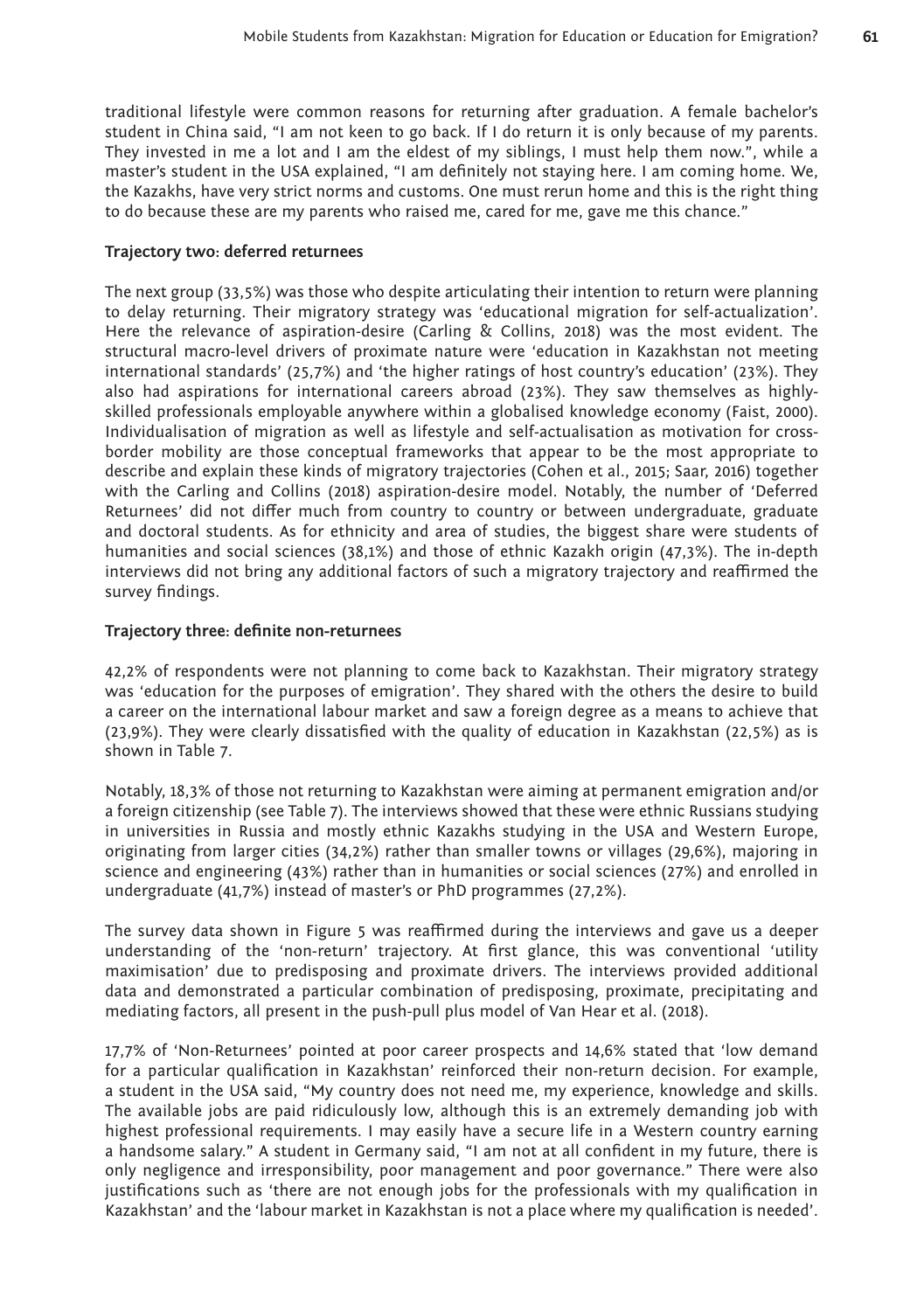However, when asked why they had chosen the programme that would give a qualification that was not in demand in Kazakhstan, the majority of respondents stated that they were oriented to the international labour market. Therefore, it would be sensible to assume that returning to Kazakhstan was not a priority.



#### Provided you are not planning to return to Kazakhstan, would mind telling us why? Please, give the fullest answer possible

**Figure 5:** Rational behind non-return migratory trajectory of mobile students from Kazakhstan *Source*: own calculations, based on AP 05134108

Further, 17% pointed at corruption as the main reason for not returning to Kazakhstan. Notably, the interviews demonstrated that those studying in the USA and Western Europe were more concerned about corruption, as demonstrated by statements such as, "All the difficulties the nation is facing are there because of corruption", "It is corruption that pushes decent people out of the country.", "All those counter-corruption measures are just a sham serving some political interests, there is no fair competition when you have corruption. So I have no desire to come back." As for personal experience of corruption, the interviewed were rather replicating what they had heard from the media, family or peers. "I have never faced corruption myself but heard a lot about it from my classmates," said a bachelor's student in Russia. "We have corruption in our country, many younger academics say so, and I often read in social media that it is difficult to do science there. It is virtually impossible to get a grant or a scholarship when you play fair and square. Connections are everything," said a PhD student in the UK. "We all know that universities in Kazakhstan are corrupt. Even top officials admit that," said a master's student in the USA.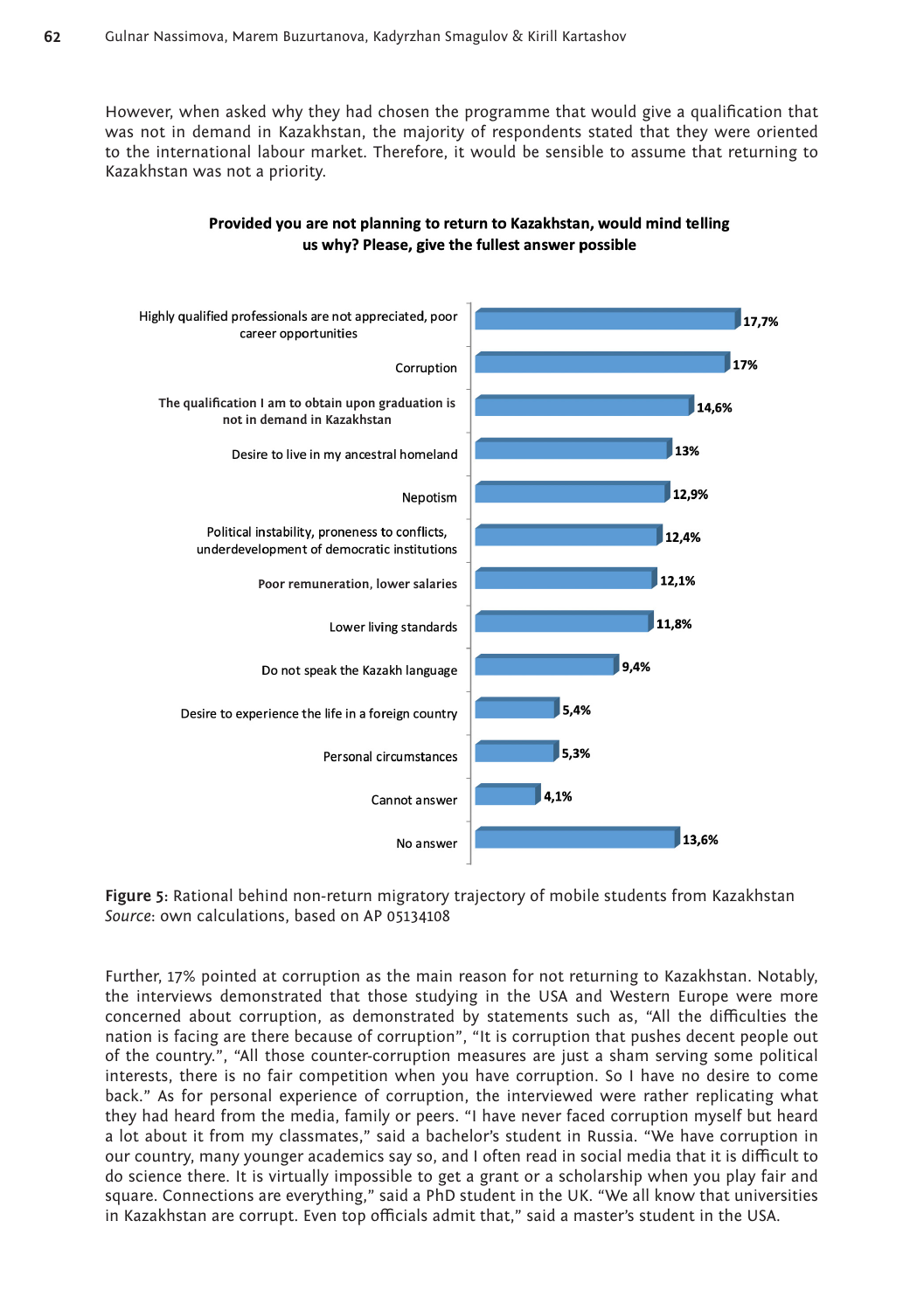Similarly, nepotism was mentioned by 12,9% of the surveyed 'Non-returnees. 'Jobs-for-the-boys', lack of social mobility, and poor career opportunities were significant push factors. This group of respondents manifested frustration over governance at all levels in Kazakhstan and the failure of its institutions. Those were serious proximate drivers. "I am definitely not coming back. I have no connections to build a career. No-one is interested in what I am capable of, I have been always aware of that," said a student from Kazakhstan.

In the meantime, 13% of 'Non-Returnees' said that their major reason was the desire to live in their ancestral homeland. The study showed unambiguously that such an explanation was given only by those who were studying in Russia and self-identified as ethnic Russians. Notably, in this group parental influence was the most evident. The parents who, for some reason, had been unable to realise their own desire to move to Russia made considerable efforts to persuade their children to do so. Many of them had been granted Russian citizenship and were expecting their parents to move to Russia. During the interviews, they expressed their desire "to move to and find a job in Russia" or "in any country other than Kazakhstan." There was a combination of proximate pull factors and precipitating drivers in Kazakhstan at the micro level.

The additional driver, this time of a more precipitating nature, mentioned by 9,4% of 'Non-Returnees', was the inability to speak Kazakh. According to some participants, the status of the Russian language would probably diminish as the Kazakh language adopted the Latin script. They also tend to think that without being able to speak the language, ethnic Russians would face difficulties building a career in Kazakhstan. "It is very unlikely that I would achieve any success as I do not speak the language. I cannot be employed by any public or government agency… I won't be able to communicate efficiently," noted an interviewed student. However, in the course of the interviews, we could not find those who had been trying to learn the language, but there were plenty of those who expressed reluctance to do so. "Russians in Kazakhstan are rather inflexible in this respect, maybe this is a Soviet legacy when everything was in Russian. After the dissolution of the USSR, the Kazakh language started to dominate and now the nation will adopt the Latin script, that is a big problem… for the Russians, but this is a problem of our own doing. I knew a Russian bloke once, he was fluent in both Russian and Kazakh. And you know what? People treat him with respect! As for me, it is easier to leave than to learn the language," said one respondent, while another stated, "I do not speak the language, that's hard. I am unable to converse about the simplest things in Kazakh. I've always thought that it is too much trouble since everyone speaks Russian . Many successful people, ethnic Kazakhs even, do not speak the language, I hear."

Further, the survey established the interrelation between educational migration and the overall situation in the home country, as predisposing and proximate drivers such as 'probability of conflicts and quality of democratic institutions' were mentioned by 12,4% of respondents. The interviews showed that while those studying in the USA and Europe placed emphasis on the underdevelopment of democratic institutions, concerns about security were shared by the ethnic Russians from Kazakhstan studying in Russia as well as their parents.

The other reasons for choosing the non-return trajectory were 'lower salaries' (12,1%) and poorer 'living standards' (11,8%). The analysis of the data received from the 'Non-Returnees' showed that the push factors in Kazakhstan of structural proximate nature are of crucial importance together with predisposing ones, i.e. the language question and parental pressure while 'desire to gain a life experience' and 'personal circumstances' were referred to only by 5,4% and 5,3% of the 'Non-Returnees', respectively. Thus, the relative deprivation framework suggested by Stark and Taylor (1991a; 1991b) may be applicable. Unlike the utility maximization and conformity of the 'Immediate Returnees' or self-actualization of the 'Deferred Returnees', the non-return trajectory was an attempt to escape a situation perceived as depriving of the life this type of mobile students aspired to. Emigration appeared to be a solution and education was the easiest way to do so.

Thus, the relative deprivation model proved applicable to the two types of 'Definite Non-returnees' but for different reasons. Alongside ethnic Russian 'Non-returnees', there were mostly ethnic Kazakhs studying in the USA and Western Europe. The Russian 'Non-returnees' left Kazakhstan for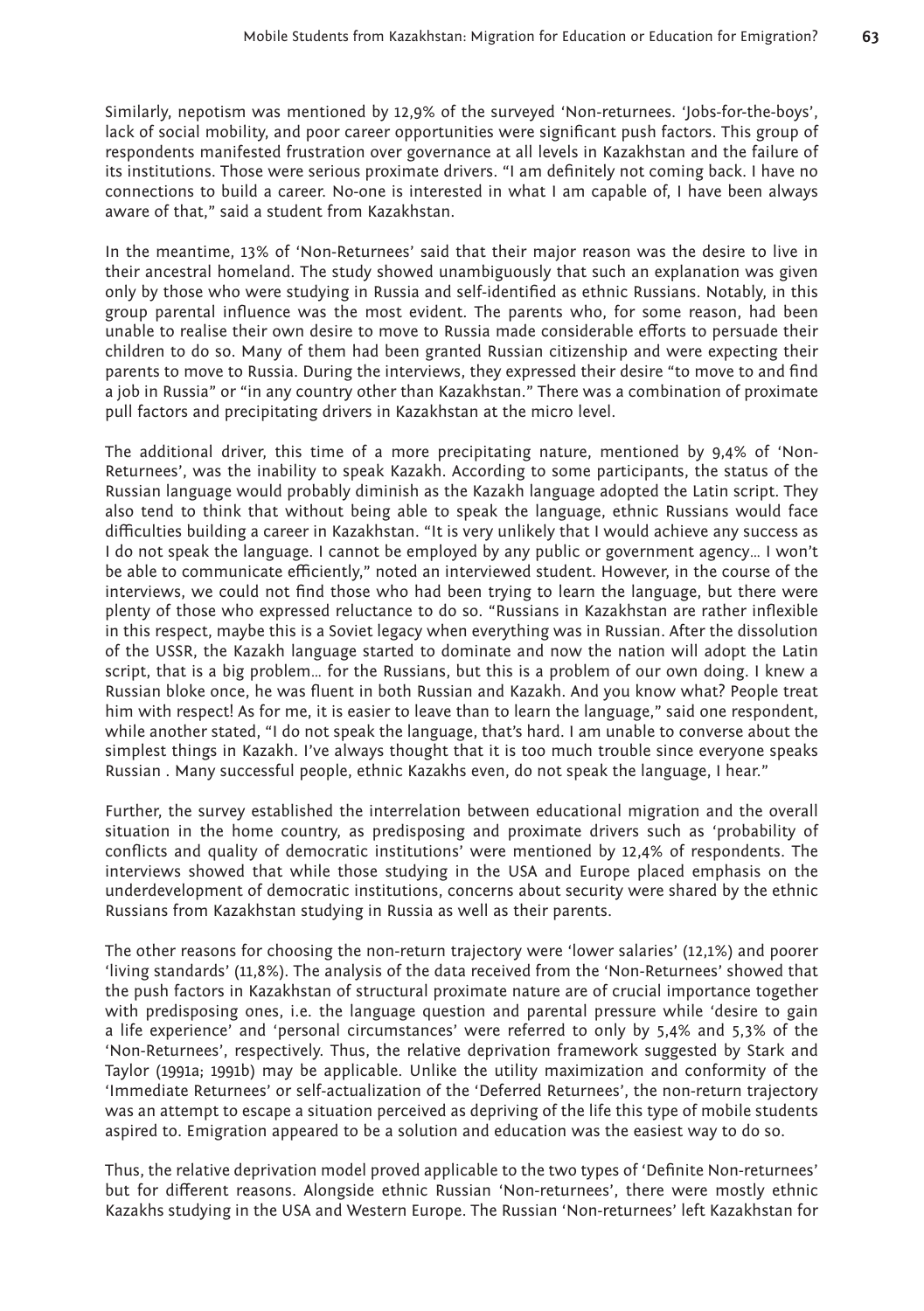Russia – their historic motherland with familiar language and culture - because they thought that desirable life in Kazakhstan could have been feasible only if they were not Russians. The ethnic Kazakhs in the USA and Europe were attracted by civil rights and liberties and had left Kazakhstan due to undeveloped democratic institutions, nepotism and corruption. They all were influenced by the macro-level push factors they deemed to be structural and, therefore, unlikely to change in their lifetime.

Overall, migratory trajectories of mobile students were being formed by 'predisposing', 'proximate', 'precipitating' and 'mediating' drivers operating on macro, meso and micro levels in the home and host countries. Notably, predisposing macro and meso drivers proved to be stronger when pushing mobile students from Kazakhstan, while micro drivers of predominately precipitating character together with various individual desires and aspirations were more prominent while pulling them to a certain country. Thus, the conventional push-pull model within a functionalist rational choice paradigm was not sufficient; the analysis benefited considerably when the drivers such as relative deprivation and aspiration and desire were added into the push-pull plus framework as a result of the application of the in-depth interview method.

Speaking of the results, the study also demonstrated a reputation and branding problem of education in Kazakhstan. Some of the possible reasons may lie in the predominant discourses produced in conventional and social media and reproduced by families and peers. The interrelation between the brand of Kazakhstan's education and the trajectories of mobile students from Kazakhstan is worth further investigation. Due to the limited resources and time, such investigation could not have been conducted within the framework of this particular project. Finally, one should also bear in mind that not all intentions would necessarily be realised due to various intervening obstacles (Lee, 1966). A study that would tell us how many of those who planned to stay abroad after graduation were actually able to do so appears rather promising.

### **Conclusion**

The article discussed the empirical study comprising a survey and a series of in-depth interviews that focused on the migratory trajectories of mobile students from Kazakhstan; whether they were educational or emigrational. The study enabled us to draw profiles of the three types of mobile students each with a distinctive trajectory. The in-depth interviews proved to be indispensable for revealing the factors that were beyond conventional utility maximization paradigm:

- 'Immediate Returnees' trajectory was prompted predominately, but not exclusively, by those applying 'maximisation of utility'. They chose to go because of the poor reputation of Kazakhstan's education; they were pragmatic while choosing the country to study. They were returning not only to maximise the utility of their more prestigious foreign education but also because it was a household decision in the first place. Some of them, being a product of a more traditional socialisation (the Kazakh language speakers, coming from rural areas or small towns), were under pressure of a more societal nature: family commitments, sense of duty, patriotism, and belonging to a particular culture. The mediating driver for many of them was the Bolashak programme, which entailed contractual obligations. In other words, predisposing and proximate drivers pushed them to study abroad, while proximate and precipitating drivers pulled them back.
- The rational choice of 'Deferred Returnees' was combined with desire of self-actualisation that went beyond economy but was sustained economically as they could afford to be the most selective about the country and, most importantly, the university and programme. Quality of life and education were the most important. These students aspired to become highly qualified professionals employable globally. They may be regarded as the embodiment of mobility fetishism (Bauder et al., 2017). Their strategy was formed under predisposing and proximate conditions in both home and host countries, and their migratory trajectory was mostly driven by micro-level factors of a precipitating character.
- The 'Definite Non-returnees' are those for whom 'education for emigration' was the most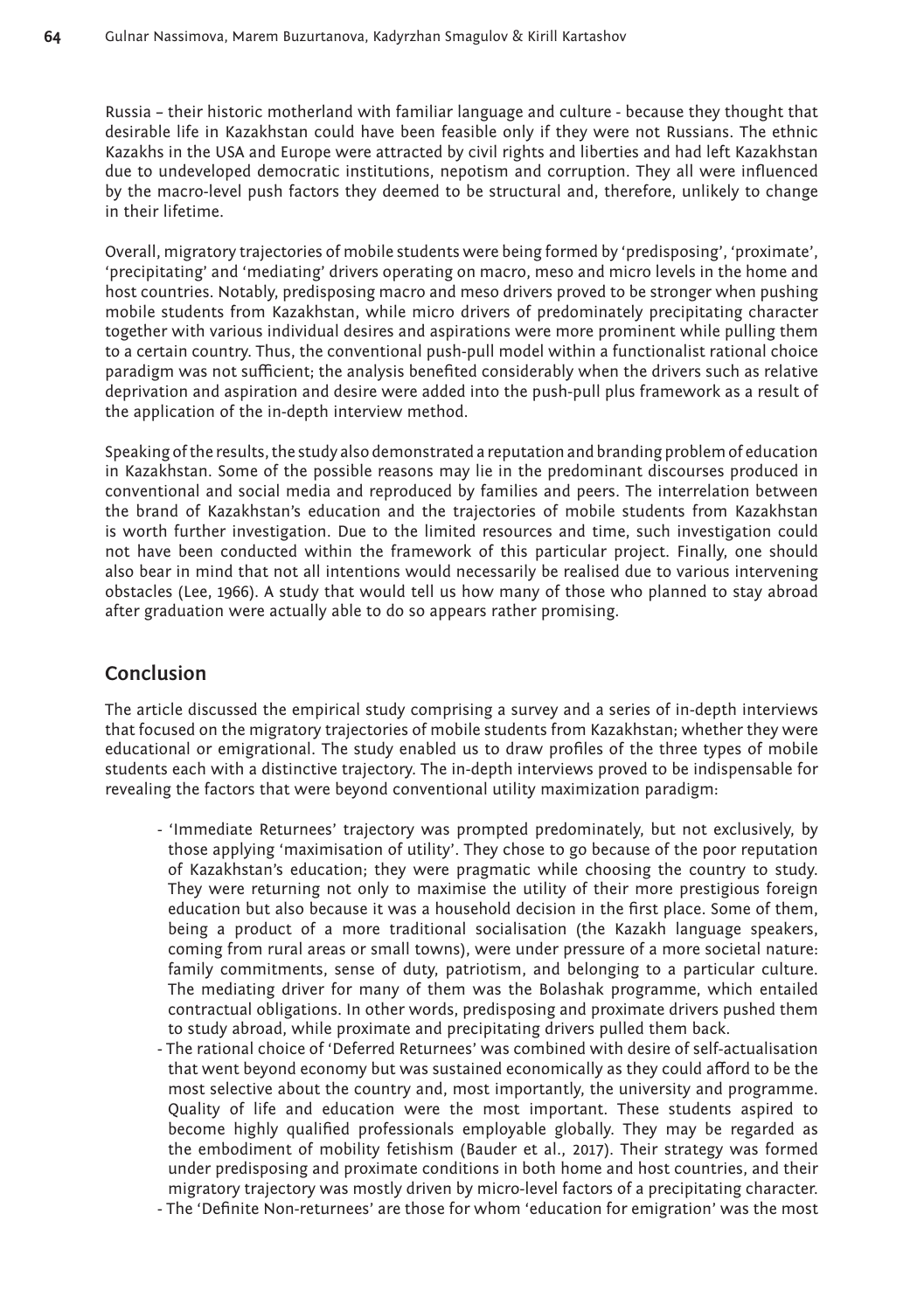desirable trajectory, because they believed that predisposing and proximate conditions in Kazakhstan would deprive them of the life they aspired to. Those were Russians in Russia and predominately Kazakhs in the USA and Western Europe.

Thus, the preliminary hypotheses that push factors in Kazakhstan would be predominant; education would be a means for permanent emigration for the majority of cases; and that migratory trajectories would be chosen 'rationally' for 'maximization of utility' were all partly confirmed. In other words, answering the headline question, we may state that 'education for emigration' was a popular trajectory for over 18% of those 40% of respondents who stated that were not planning to return, while the majority of mobile students from Kazakhstan were planning to return immediately or after a temporary stay abroad and went abroad for educational purposes.

## . . . . . . . .

#### **References**

- the common
	- Arango, J. (2000). Explaining migration: a critical view. *International Social Science Journal, 52*(165), 283-296.
	- Arango, J. (2017). Theories of international migration. In D. Joly (Ed.), *International migration in the new millennium: Global movement and settlement* (pp. 15-35). Routledge.
	- Audemard, J. (2020). Objectifying contextual effects. The use of snowball sampling in political sociology. *Bulletin of Sociological Methodology/Bulletin de Méthodologie Sociologique*, *145*(1), 30-60.
	- Bauder, H., Hannan, C. A., & Lujan, O. (2017). International experience in the academic field: knowledge production, symbolic capital, and mobility fetishism. *Population, Space and Place*, *23*(6), e2040.
	- Beech, S. E. (2019). *The Geographies of International Student Mobility*. Palgrave Macmillan.
	- Beine, M., Noël, R., & Ragot, L. (2014). Determinants of the international mobility of students. *Economics of Education review*, *41*, 40-54.
	- Bocharova, M. (2020). Mnogo li kazahstanskih studentov uchitsja za rubezhom i pochemu? [Do people from Kazakhstan go to study abroad? How many? Why?]. [https://factcheck.kz/](https://factcheck.kz/claim-checking/verdict/mnogo-li-kazaxstanskix-studentov-uchitsya-za-rubezhom-i-pochemu/) [claim-checking/verdict/mnogo-li-kazaxstanskix-studentov-uchitsya-za-rubezhom-i](https://factcheck.kz/claim-checking/verdict/mnogo-li-kazaxstanskix-studentov-uchitsya-za-rubezhom-i-pochemu/)[pochemu/](https://factcheck.kz/claim-checking/verdict/mnogo-li-kazaxstanskix-studentov-uchitsya-za-rubezhom-i-pochemu/)
	- Bokaev, B., & Zholdybalina, A. (2019). Migracionnye trendy v Kazahstane v kontekste razvitija intellektual'nogo potenciala [Migration trends in Kazakhstan in the context of intellectual potential development]. *Kazakhstan-Spektr*, *2*, 93-101.
	- Bokaev, B., Torebekova, Z. & Davletbaeva, Zh. (2019). Intellektual'naja migracija molodezhi Kazahstana v SShA: prichiny i riski [Intellectual migration of the young from Kazakhstan to the USA, causes and risks]. *Nauka, novye tehnologii i innovacii Kyrgyzstana*, *8*, 189-194.
	- Bolashak (2020). Bolashak scholarship program.<http://bolashak.gov.kz/en/home-page/>
	- Borjas, G. J. (1989). Economic theory and international migration. *International Migration Review, 23*(3), 457-485.
	- Bradley, D. E., Longino Jr, C. F., Stoller, E. P., & Haas III, W. H. (2008). Actuation of mobility intentions among the young-old: An event-history analysis. *The Gerontologist*, *48*(2), 190-202.
	- Brettell, C. B., & Hollifield, J. F. (2014). *Migration theory: Talking across disciplines*. Routledge.
	- Brooks, R., & Waters, J. (2011). *Student mobilities, migration and the internationalization of higher education*. Springer.
	- Carling, J., & Collins, F. (2018). Aspiration, desire and drivers of migration. *Journal of Ethnic Migration Studies*, *44*(6), 909-926.
	- Cohen, S. A., Duncan, T., & Thulemark, M. (2015). Lifestyle mobilities: The crossroads of travel, leisure and migration. *Mobilities*, *10*(1), 155-172.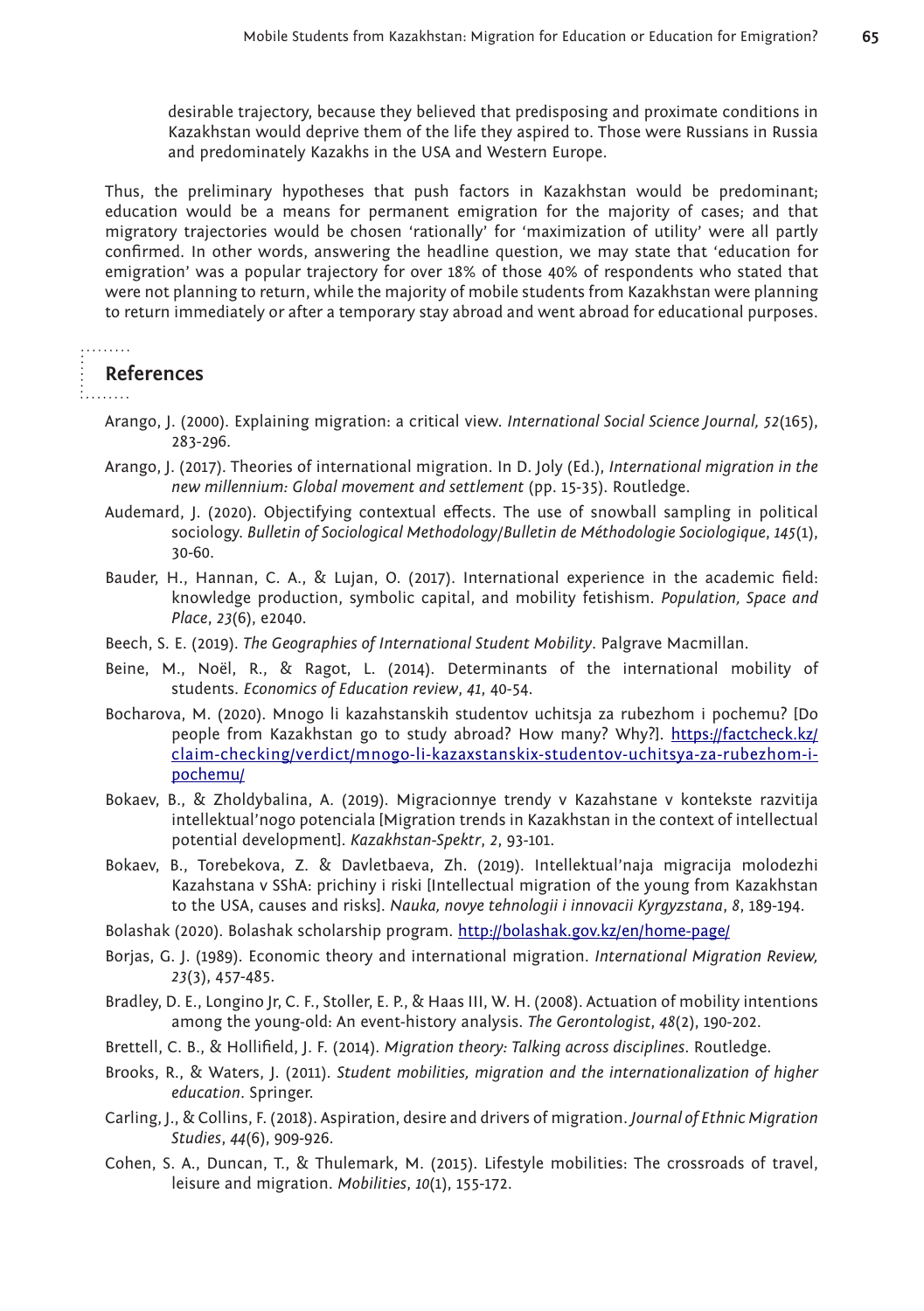- De Haas, H. (2010). Migration and development: A theoretical perspective. *International migration review*, *44*(1), 227-264.
- De Jong, G. F., & Gardner, R. W. (2013). *Migration decision making: multidisciplinary approaches to microlevel studies in developed and developing countries*. Elsevier.
- De Wit, H. (2020). Internationalization of higher education. *Journal of International Students*, *10*(1), 1-5.
- Doeringer, P., & Piore, M. J. (1971). *Internal labour markets and manpower adjustment.* New York: DC Heath and Company.
- Duncan, H. G. (1929). A study of the process of assimilation. *Publications of the American Sociological Society*, *23*, 184-187.
- Dunn, K. M. (2005). A paradigm of transnationalism for migration studies. *New Zealand Population Review*, *31*(2), 15-31.
- Dustmann, C., & Glitz, A. (2011). Migration and education. *Handbook of the Economics of Education, 4*, 327-439.
- Edaily (2019). Kolichestvo kazahstanskih studentov za rubezhom vyroslo vdvoe [Number of mobile students from Kazakhstan doubled]. [https://eadaily.com/ru/news/2019/09/23/kolichestvo](https://eadaily.com/ru/news/2019/09/23/kolichestvo-kazahstanskih-studentov-za-rubezhom-vyroslo-vdvoe/)[kazahstanskih-studentov-za-rubezhom-vyroslo-vdvoe/](https://eadaily.com/ru/news/2019/09/23/kolichestvo-kazahstanskih-studentov-za-rubezhom-vyroslo-vdvoe/)
- Faist, T. (2000). Transnationalization in international migration: implications for the study of citizenship and culture. *Ethnic and racial studies*, *23*(2), 189-222.
- Finprom.kz (2017). Utechka mozgov narastaet Kazahstan aktivno pokidajut tehnari, jekonomisty, pedagogi [Brain drain increasing. Engineers, economist and academics are leaving Kazakhstan]. [http://finprom.kz/ru/article/utechka-mozgov-narastaet-kazahstan-aktivno](http://finprom.kz/ru/article/utechka-mozgov-narastaet-kazahstan-aktivno-pokidayut-tehnari-ekonomisty-pedagogi-ottok-kvalificirovannyh-kadrov-za-poslednie-4-goda-uskorilsy)[pokidayut-tehnari-ekonomisty-pedagogi-ottok-kvalificirovannyh-kadrov-za-poslednie-4](http://finprom.kz/ru/article/utechka-mozgov-narastaet-kazahstan-aktivno-pokidayut-tehnari-ekonomisty-pedagogi-ottok-kvalificirovannyh-kadrov-za-poslednie-4-goda-uskorilsy) [goda-uskorilsy](http://finprom.kz/ru/article/utechka-mozgov-narastaet-kazahstan-aktivno-pokidayut-tehnari-ekonomisty-pedagogi-ottok-kvalificirovannyh-kadrov-za-poslednie-4-goda-uskorilsy)
- Forbes.kz (2019). Kak ostanovit' molodjozh', uezzhajushhuju iz Kazahstana uchit'sja za rubezh? [How to stop the young from going abroad to study?]. [https://forbes.kz/process/education/](https://forbes.kz/process/education/kak_ostanovit_molodej_uezjayuschuyu_iz_kazahstana_v_zarubejnyie_vuzyi/) [kak\\_ostanovit\\_molodej\\_uezjayuschuyu\\_iz\\_kazahstana\\_v\\_zarubejnyie\\_vuzyi/](https://forbes.kz/process/education/kak_ostanovit_molodej_uezjayuschuyu_iz_kazahstana_v_zarubejnyie_vuzyi/)
- Freedom House (2020). Freedom in the World 2020. [https://freedomhouse.org/report/freedom](https://freedomhouse.org/report/freedom-world/)[world/](https://freedomhouse.org/report/freedom-world/)
- Garip, F. (2008). Social capital and migration: How do similar resources lead to divergent outcomes?. *Demography*, *45*(3), 591-617.
- Ghaljaie, F., Naderifar, M., & Goli, H. (2017). Snowball sampling: A purposeful method of sampling in qualitative research. *Strides in Development of Medical Education*, *14*(3). doi:10.5812/ sdme.67670
- Gibson, J., & McKenzie, D. (2011). Eight questions about brain drain. *Journal of Economic Perspectives*, *25*(3), 107-28.
- Glazer, N., & Moynihan, D. P. (1970). *Beyond the melting pot: The Negroes, Puerto Ricans, Jews, Italians, and Irish of New York City*. MiT Press.
- Goulbourne H., Reynolds T., Solomos J., & Zontini E. (2010). *Transnational families: Ethnicities, identities and social capital.* Routledge.
- Hagen-Zanker, J. (2008). *Why do people migrate? A Review of the theoretical literature*. Maastrcht Graduate School of Governance Working Paper.
- Harzig, C. (2002). Women migrants as global and local agents: new research strategies on gender and migration. In P. Sharpte (Ed.), *Women, Gender and Labour Migration* (pp. 33-46). Routledge.
- Jensen, L. (2001). The demographic diversity of immigrants and their children. In R. G. Rumbaut & A. Portes (Eds.), *Ethnicities: Children of immigrants in America* (pp. 21-56). California University Press.
- Kapital.kz (2014). Utechka kadrov mozhet negativno skazat'sja na kazahstanskoj jekonomike [Brain drain may impact negatively the Kazakhstan's economy]. [https://kapital.kz/business/31401/](https://kapital.kz/business/31401/utechka-kadrov-mozhet-negativno-skazat-sya-na-kazakhstanskoy-ekonomike/) [utechka-kadrov-mozhet-negativno-skazat-sya-na-kazakhstanskoy-ekonomike/](https://kapital.kz/business/31401/utechka-kadrov-mozhet-negativno-skazat-sya-na-kazakhstanskoy-ekonomike/)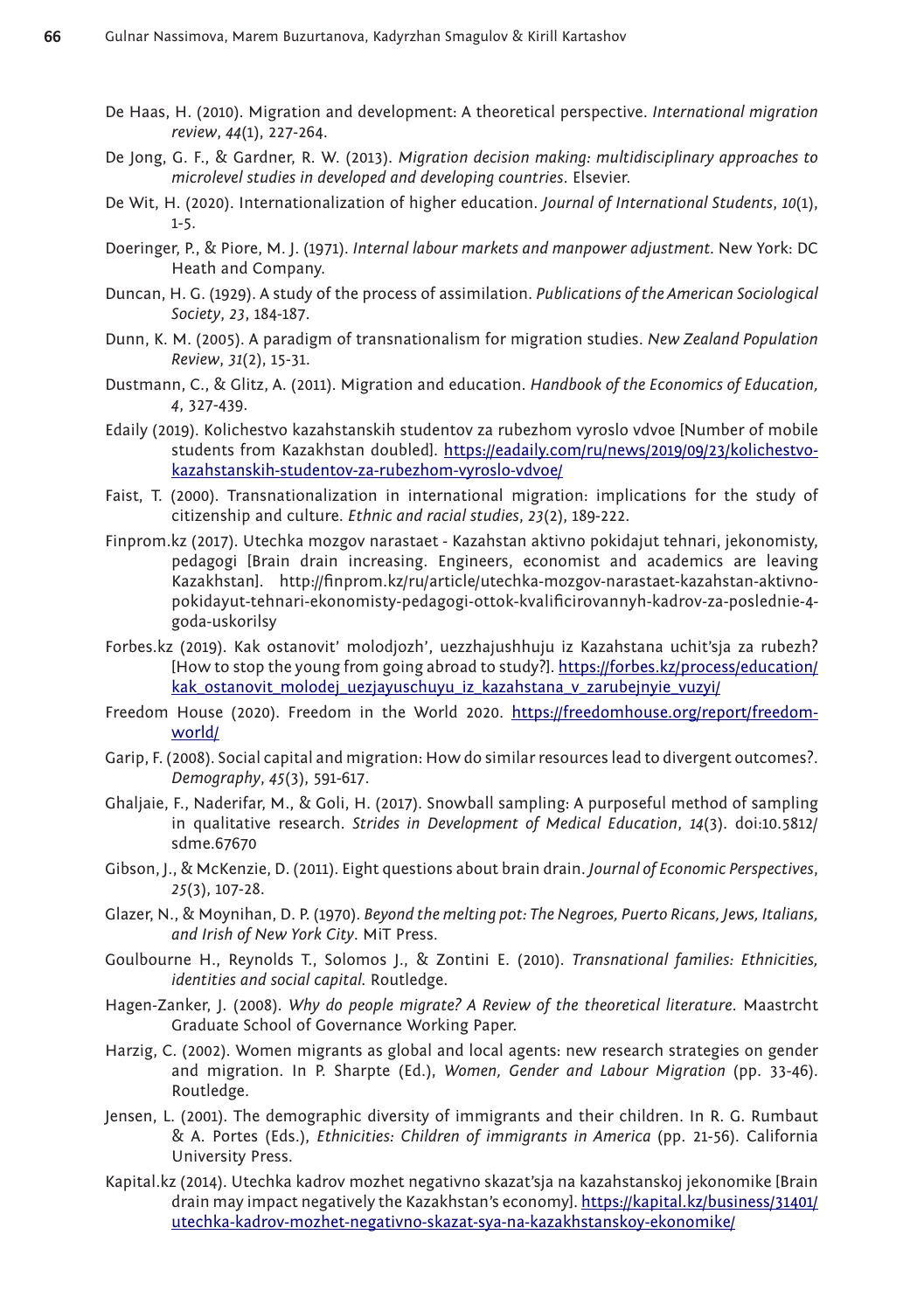- Kazpravda (2018). Kak izbezhat' 'utechki mozgov' i protivostojat' 'pylesosam mozgov', rasskazal Abaev [How to avoid brain drain, Abayev tells]. https://kazpravda.kz/news/obshchestvo/ kak-izbezhat-utechki-mozgov-i-protivostoyat-pilesosam-mozgov-rasskazal-abaev
- Knight, J. (2016). Transnational education remodeled: Toward a common TNE framework and definitions. *Journal of Studies in International Education*, *20*(1), 34-47.
- Koshanova, S., Rakisheva, B., Mazhitova, & A., Ashkenova, G. (2016). Nekotorye aspekty uchebnoj migracii iz Respubliki Kazahstan v Kitajskuju Narodnuju Respubliku [Some aspects of educational migration from Kazakhstan to China], *Kazahstan-spektr, 1*(75), 63-82.
- Lee, E. S. (1966). A theory of migration. *Demography*, *3*(1), 47-57.
- Massey, D. S., Arango, J., Hugo, G., Kouaouci, A., Pellegrino, A., & Taylor, J. E. (1993). Theories of international migration: A review and appraisal. *Population and development review, 3*(19), 431-466.
- Maurseth, P. B. (2019). Brain drain or brain gain? *Forum for Development Studies, 1*(46), 195-202.
- Mazzarol, T., & Soutar, G. N. (2002). 'Push-pull' factors influencing international student destination choice. *International Journal of Educational Management*, *16*(2), 82-90.
- McDowell, C., & de Haan, A. (1997). Migration and sustainable livelihoods. A critical review of the literature. Scale economies in education and the brain drain problem. *International Economic Review*, *32*(3), 743-759.
- Melikyan, A. (2017). Institutsional'nyye faktory, vliyayushchiye na rezul'taty eksportnoy deyatel'nosti rossiyskikh vuzov [Institutional factors affecting the results of export activities of russian universities]. *University Management: Practice and Analysis*, *21*(6), 68-80.
- Michurina, F. & Fokina, O. (2019). Tendentsii obrazovatel'noy migratsii v sostave konstruktivnykh napravleniy razvitiya vysshey shkoly [Educational migration trends as part of constructive directions of higher education development]. *Geograficheskiy vestnik, 49*(2), 45-56.
- Noy, C. (2008). Sampling knowledge: The hermeneutics of snowball sampling in qualitative research. *International Journal of social research methodology*, *11*(4), 327-344.
- Park, R. E. (1950). The race relations cycle in Hawaii. *Race and culture*, *1*, 188-195.
- Parker, C., Scott, S., & Geddes, A. (2019). Snowball sampling. *SAGE research methods foundations*. <http://methods.sagepub.com/foundations/snowball-sampling>
- Poletayev, D., & Rakisheva, B. (2010). Uchebnaya migratsiya iz Kazakhstana v Rossiyu kak odin iz aspektov strategicheskogo sotrudnichestva v ramkakh razvitiya Tamozhennogo soyuza [Educational migration from Kazakhstan to Russia as one of the aspects of strategic cooperation in the development of the Customs Union]. *Yevraziyskaya ekonomicheskaya integratsiya, 3*. https://cyberleninka.ru/article/n/uchebnaya-migratsiya-iz-kazahstanav-rossiyu-kak-odin-iz-aspektov-strategicheskogo-sotrudnichestva-v-ramkah-razvitiyatamozhennogo.
- Pula, B. (2017). Dual labor market theory/dual economy. In *The Wiley-Blackwell Encyclopedia of Social Theory*. Wiley.
- Ravenstein, E. G. (1885). The laws of migration. *Journal of the statistical society of London*, *48*(2), 167-235.
- Richters, E., & Teichler, U. (2006). Student mobility data: Current methodological issues and future prospects. *EURODATA: Student mobility in European higher education*, 78-95.
- Saar, M. (2016). Individualisation of migration from the East? Comparison of different sociodemographic groups and their migration intentions. *Studies of Transition States and Societies*, *8*(3), 45-59.
- Sadovskaya, E. (2014). Obrazovatel'naja migracija iz Kazahstana v Kitaj: operezhajushhaja dinamika na fone drugih vidov migracij [Educational migration from Kazakhstan to China is overpassing all other types of migration]. *Kazakhstan-Spektr, 1*, 14-27.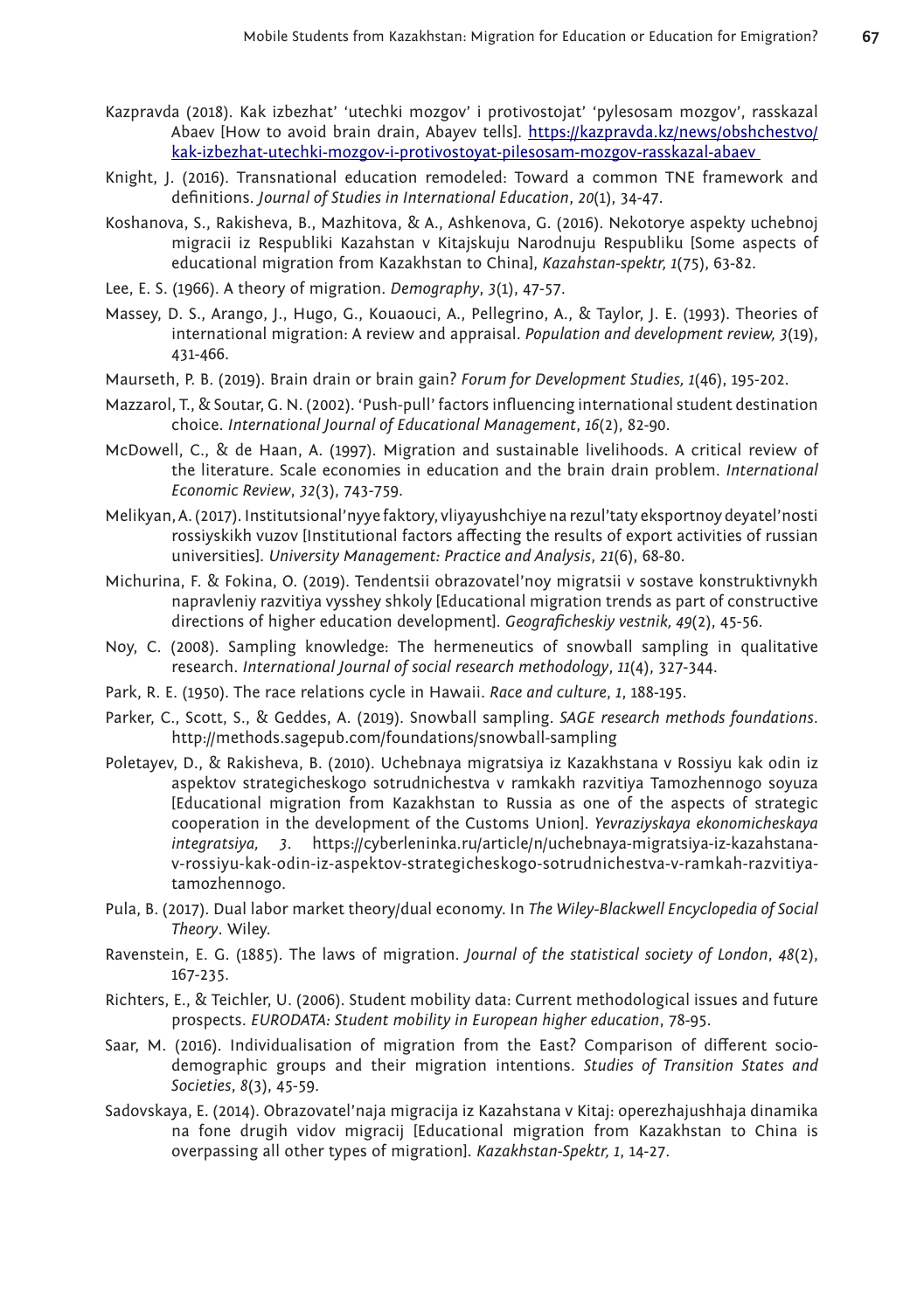- Sadyrin, A., & Nam, I. Iz Kazakhstana v Tomsk: uchebnyye migranty na puti k znaniyam [From Kazakhstan to Tomsk: educational migrants on the path to knowledge]. In *Obrazovatel'naya migratsiya. Shkoly, vuzy, muzei Rossii kak agenty adaptatsii i integratsii [Educational migration. Schools, universities, museums in Russia as agents of adaptation and integration]*.<https://www.elibrary.ru/item.asp?id=41791661>
- Saxenian, A. (2002). Brain circulation. How high-skill immigration makes everyone better off. *Brookings Review*, *20*(1), 28-31.
- Serikkaliyeva A. E., Nadirova G. E., & Saparbayeva N. B. (2019). Educational migration from Kazakhstan to China: Reality and prospects. *Integratsiya obrazovaniya, 23*(4), 504-517. doi. org/10.15507/1991-9468.097.023.201904.504-517
- Shibutov, M. (2019). Obrazovatel'naya migratsiya iz Kazakhstana (2007–2018) [Educational migration from Kazakhstan (2007–2018)]. *Istoriya. Nauchnoye obozreniye, 9*(3), 183-194.
- Shibutov, M. (2020). Politicheskiye faktory obrazovatel'noy migratsii iz Kazakhstana [Political factors of educational migration from Kazakhstan]. *Istoriya. Nauchnoye obozreniye, 13*(1), 147-166.
- Stark, O., & Taylor, J. E. (1991a). Migration incentives, migration types: The role of relative deprivation. *The economic journal*, *101*(408), 1163-1178.
- Stark, O., & Taylor, J. E. (1991b). *Relative deprivation and migration: theory, evidence, and policy implications* (Vol. 656). World Bank Publications.
- Stolz, Y., & Baten, J. (2012). Brain drain in the age of mass migration: Does relative inequality explain migrant selectivity?. *Explorations in Economic History*, *49*(2), 205-220.
- Teferra, D. (2005). Brain circulation: Unparalleled opportunities, underlying challenges, and outmoded presumptions. *Journal of Studies in International Education*, *9*(3), 229-250.
- Today.kz (2018). Skol'ko kazakhstanskikh studentov uchitsya za granitsey [How many Kazakhstani students study abroad]. [http://today.kz/news/kazahstan.](http://today.kz/news/kazahstan)
- Transparency International. (2019). Corruption Perceptions Index. [https://nonews.co/wp-content/](https://nonews.co/wp-content/uploads/2020/01/CPI2019.pdf) [uploads/2020/01/CPI2019.pdf](https://nonews.co/wp-content/uploads/2020/01/CPI2019.pdf)
- Umbetalieva, T., Rakisheva, B., & Teschendorf, P. (2016). *Molodezh' Central'noj Azii* [The Youth in Central Asia]. Almaty: F. Ebert Foundation.
- UN IOM. (2019). Vneshnjaja molodezhnaja migracija v stranah Central'noj Azii: analiz riskov i minimizacija negativnyh posledstvij [Migration of the Cnetral Asian youth: analyzing the risks and minimizing negative consequences]. Astana: KazISS.
- UNESCO. (2006). *Global education digest 2006: Comparing education statistics across the world*. United Nations Educational.
- Van Hear, N., Bakewell, O., & Long, K. (2018). Push-pull plus: reconsidering the drivers of migration. *Journal of ethnic and migration studies, 44*(6), 927-944.
- Van Naerssen, T., Spaan, E., & Zoomers, A. (2008). *Global migration and development*. Routledge.
- Verbik, L., & Lasanowski, V. (2007). International student mobility: Patterns and trends. *World Education News and Reviews*, *20*(10), 1-16.
- Wallerstein, I. (2004). *World-Systems Analysis: An Introduction.* Duke University Press.
- Wfin.kz (2019). V kakiye strany kazakhstantsy uyezzhayut uchit'sya [Where do Kazakhstanis go to study]. [https://wfin.kz/novosti/obschestvo-i-politika/item/29189-v-kakie-strany](https://wfin.kz/novosti/obschestvo-i-politika/item/29189-v-kakie-strany-kazakhstantsy-uezzhayut-uchitsya.html)[kazakhstantsy-uezzhayut-uchitsya.html.](https://wfin.kz/novosti/obschestvo-i-politika/item/29189-v-kakie-strany-kazakhstantsy-uezzhayut-uchitsya.html)
- Woodley, X. M., & Lockard, M. (2016). Womanism and snowball sampling: Engaging marginalized populations in holistic research. *The Qualitative Report*, 21(2), 321-329. [https://doi.](https://doi.org/10.46743/2160-3715/2016.2198) [org/10.46743/2160-3715/2016.2198](https://doi.org/10.46743/2160-3715/2016.2198)

**Gulnar Nassimova** is a Doctor of Political Science, Professor, Head of the Department of Political Science and Political Technologies at al-Farabi Kazakh National University. The scope of the publications and research conducted by Professor Nassimova includes the structure, management